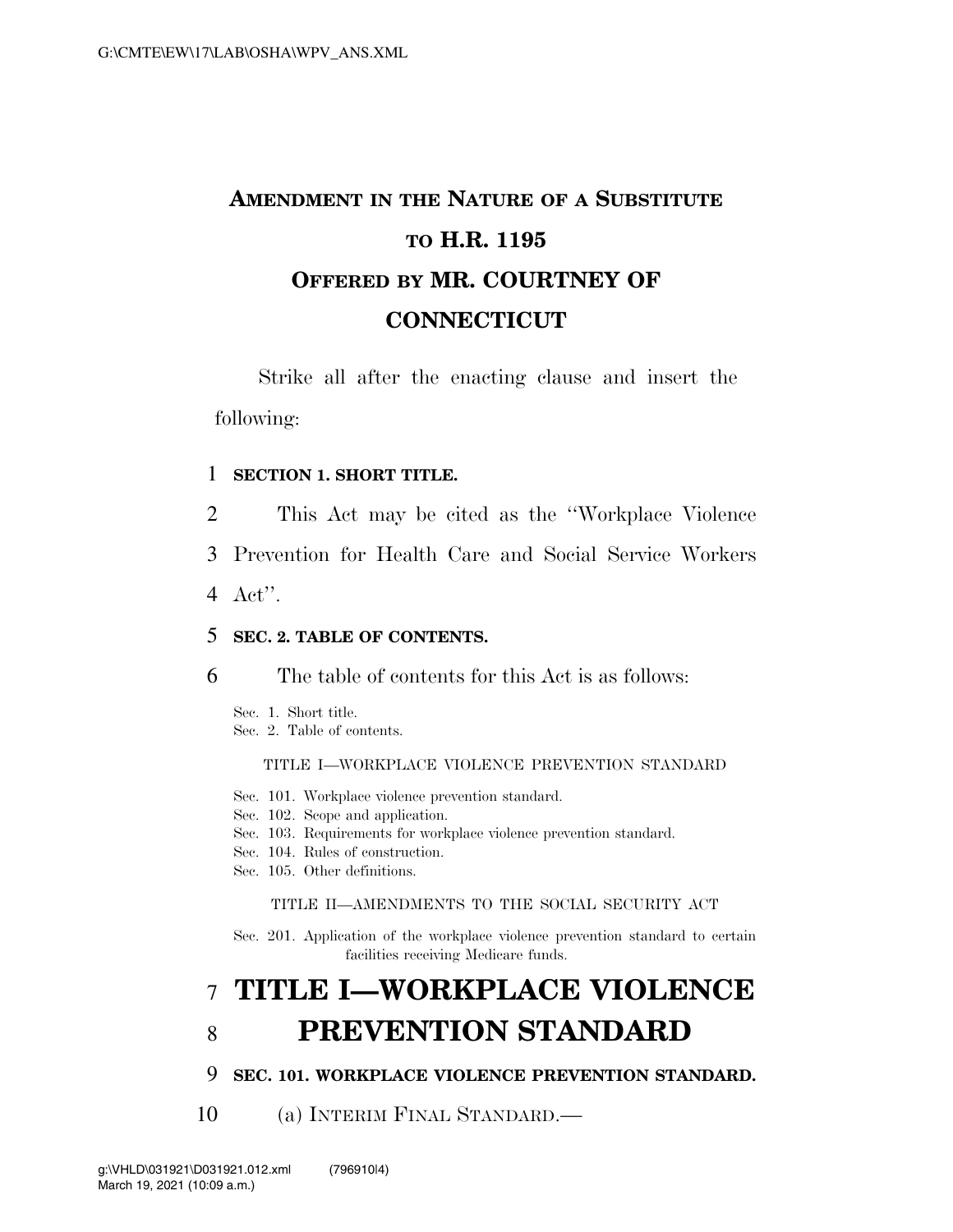(1) IN GENERAL.—Not later than 1 year after the date of enactment of this Act, the Secretary of Labor shall issue an interim final standard on work-place violence prevention—

 (A) to require certain employers in the health care and social service sectors, and cer- tain employers in sectors that conduct activities similar to the activities in the health care and social service sectors, to develop and implement a comprehensive workplace violence prevention 11 plan and carry out other activities or require- ments described in section 103 to protect health care workers, social service workers, and other personnel from workplace violence; and

 (B) that shall, at a minimum, be based on the Guidelines for Preventing Workplace Vio- lence for Healthcare and Social Service Work- ers published by the Occupational Safety and Health Administration of the Department of Labor in 2015 and adhere to the requirements of this title.

 (2) INAPPLICABLE PROVISIONS OF LAW AND EXECUTIVE ORDER.—The following provisions of law and Executive orders shall not apply to the issuance of the interim final standard under this subsection: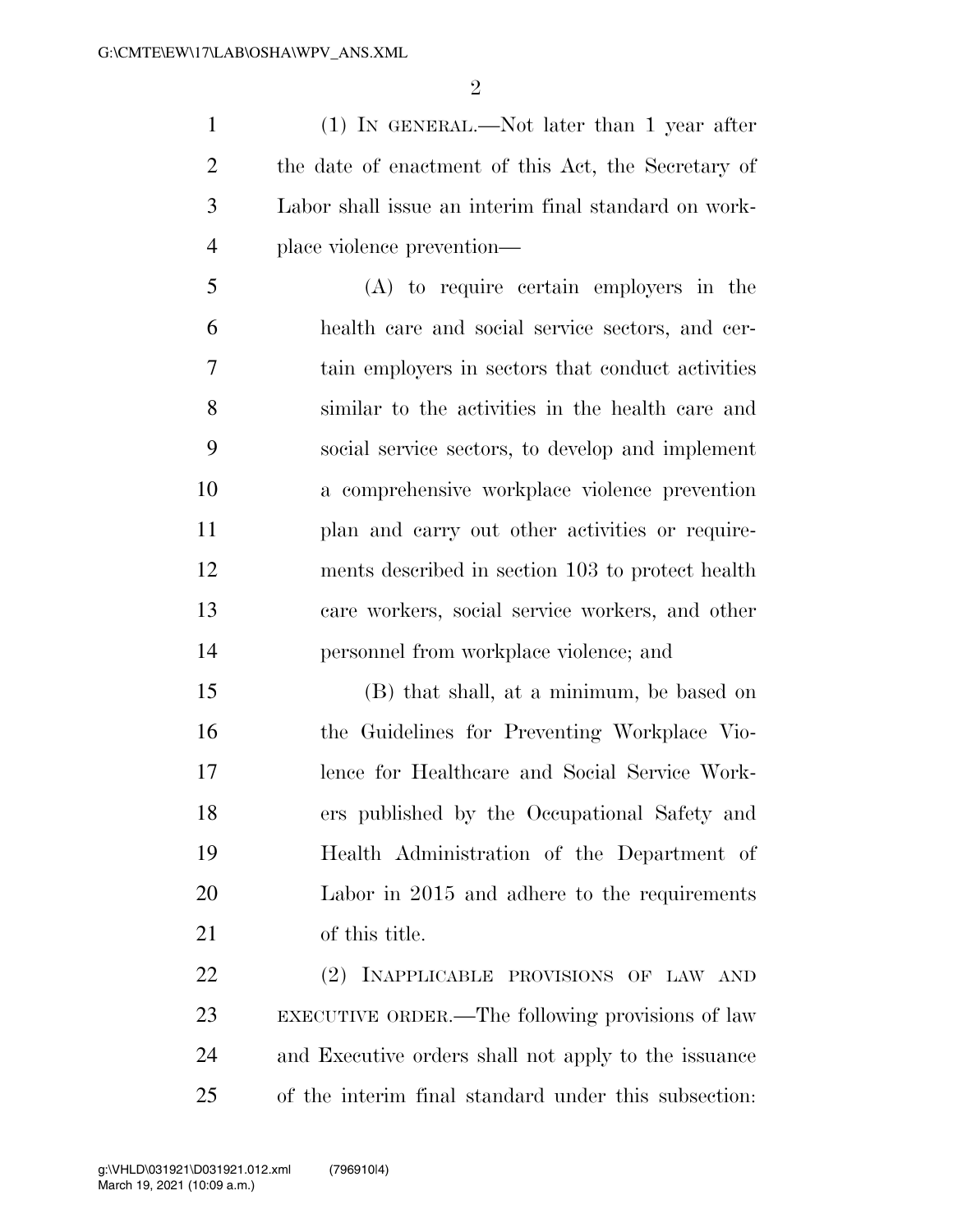| $\mathbf{1}$   | (A) The requirements applicable to occupa-             |
|----------------|--------------------------------------------------------|
| $\overline{2}$ | tional safety and health standards under section       |
| 3              | 6(b) of the Occupational Safety and Health Act         |
| $\overline{4}$ | of 1970 $(29 \text{ U.S.C. } 655(b))$ .                |
| 5              | (B) The requirements of chapters 5 and 6               |
| 6              | of title 5, United States Code.                        |
| 7              | (C) Subchapter I of chapter 35 of title $44$ ,         |
| 8              | United States Code (commonly referred to as            |
| 9              | the "Paperwork Reduction Act").                        |
| 10             | (D) Executive Order 12866 (58 Fed. Reg.                |
| 11             | 51735; relating to regulatory planning and re-         |
| 12             | view), as amended.                                     |
| 13             | (3) NOTICE AND COMMENT.—Notwithstanding                |
| 14             | paragraph $(2)(B)$ , the Secretary shall, prior to     |
| 15             | issuing the interim final standard under this sub-     |
| 16             | section, provide notice in the Federal Register of the |
| 17             | interim final standard and a 30-day period for pub-    |
| 18             | lic comment.                                           |
| 19             | (4)<br>EFFECTIVE DATE OF INTERIM<br>STAND-             |
| <b>20</b>      | ARD.—The interim final standard shall—                 |
| 21             | (A) take effect on a date that is not later            |
| 22             | than 30 days after issuance, except that such          |
| 23             | interim final standard may include a reasonable        |
| 24             | phase-in period for the implementation of re-          |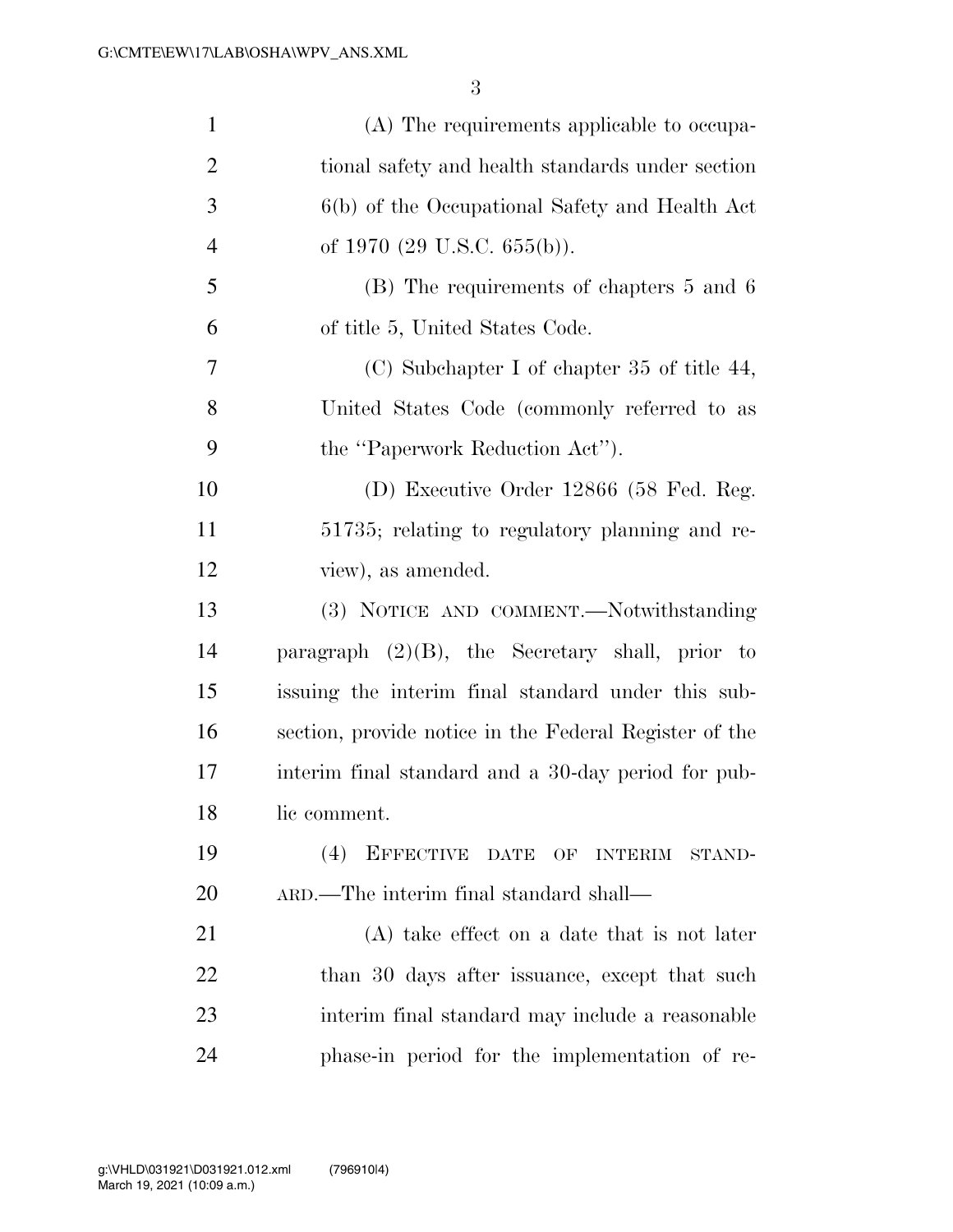|                | quired engineering controls that take effect |
|----------------|----------------------------------------------|
| 2              | after such date;                             |
| 3              | (B) be enforced in the same manner and       |
| $\overline{4}$ | to the same extent as any standard promul-   |

 gated under section 6(b) of the Occupational Safety and Health Act of 1970 (29 U.S.C. 7  $655(b)$ ; and

 (C) be in effect until the final standard de- scribed in subsection (b) becomes effective and enforceable.

 (5) FAILURE TO PROMULGATE.—If an interim final standard described in paragraph (1) is not issued not later than 1 year of the date of enactment of this Act, the provisions of this title shall be in ef- fect and enforced in the same manner and to the same extent as any standard promulgated under sec- tion 6(b) of the Occupational Safety and Health Act (29 U.S.C. 655(b)) until such provisions are super- seded in whole by an interim final standard issued by the Secretary that meets the requirements of paragraph (1).

(b) FINAL STANDARD.—

23 (1) PROPOSED STANDARD.—Not later than 2 years after the date of enactment of this Act, the Secretary of Labor shall, pursuant to section 6 of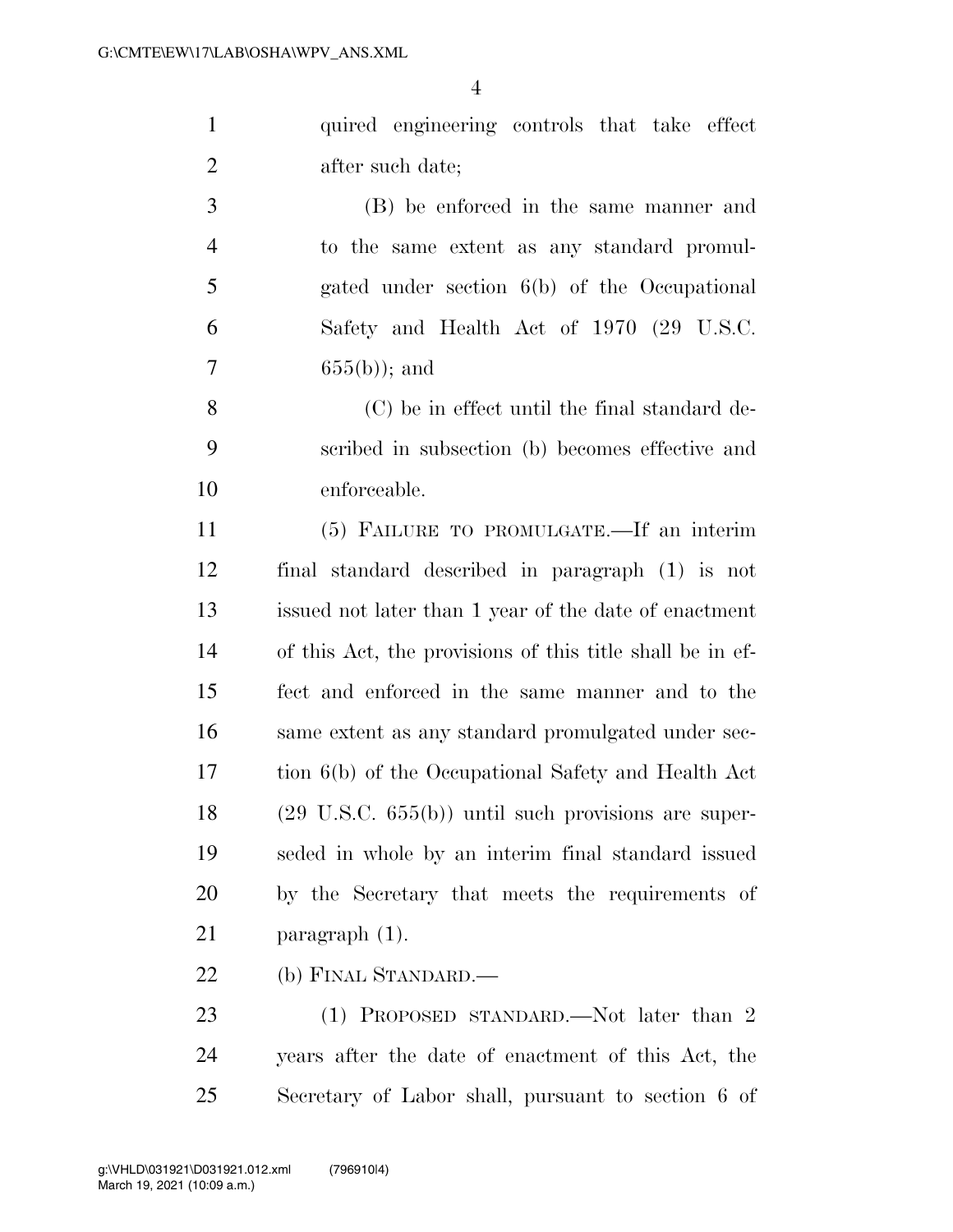| $\mathbf{1}$   | the Occupational Safety and Health Act (29 U.S.C.   |
|----------------|-----------------------------------------------------|
| $\overline{2}$ | 655), promulgate a proposed standard on workplace   |
| 3              | violence prevention—                                |
| $\overline{4}$ | $(A)$ for the purposes described in sub-            |
| 5              | section $(a)(1)(A)$ ; and                           |
| 6              | (B) that shall include, at a minimum, re-           |
| 7              | quirements contained in the interim final stand-    |
| 8              | ard promulgated under subsection (a).               |
| 9              | (2) FINAL STANDARD.—Not later than 42               |
| 10             | months after the date of enactment of this Act, the |
| 11             | Secretary shall issue a final standard on such pro- |
| 12             | posed standard that shall—                          |
| 13             | (A) provide no less protection than any             |
| 14             | workplace violence standard adopted by a State      |
| 15             | plan that has been approved by the Secretary        |
| 16             | under section 18 of the Occupational Safety         |
| 17             | and Health Act of 1970 (29 U.S.C. 667), pro-        |
| 18             | vided the Secretary finds that the final stand-     |
| 19             | ard is feasible on the basis of the best available  |
| 20             | evidence; and                                       |
| 21             | (B) be effective and enforceable in the             |
| 22             | same manner and to the same extent as any           |
| 23             | standard promulgated under section $6(b)$ of the    |
| 24             | Occupational Safety and Health Act of 1970          |
| 25             | $(29 \text{ U.S.C. } 655(b)).$                      |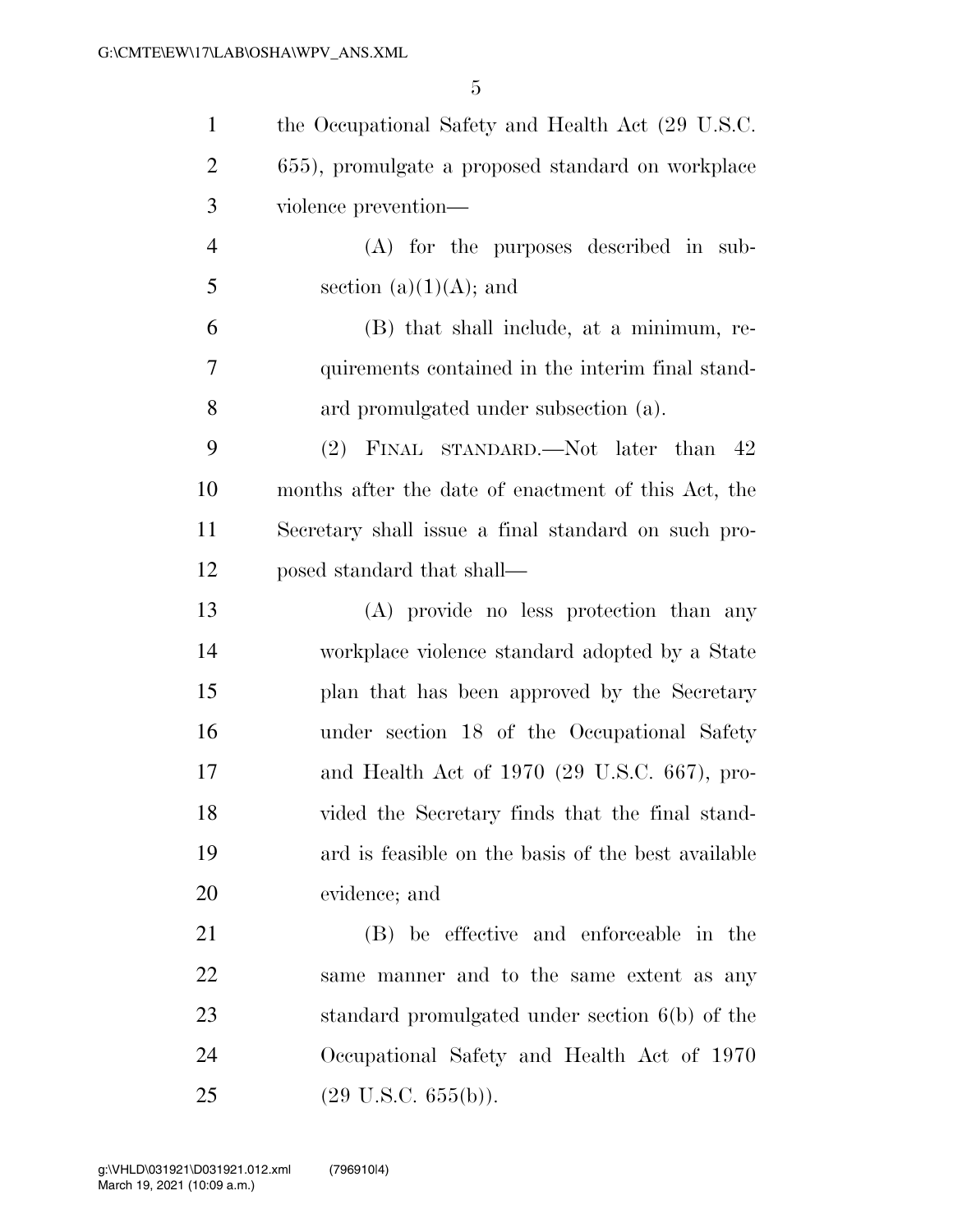| 1              | SEC. 102. SCOPE AND APPLICATION.               |
|----------------|------------------------------------------------|
| $\overline{2}$ | In this title:                                 |
| 3              | $(1)$ COVERED FACILITY.—                       |
| $\overline{4}$ | (A) IN GENERAL.—The term "covered fa-          |
| 5              | cility" includes the following:                |
| 6              | (i) Any hospital, including any spe-           |
| 7              | cialty hospital, in-patient or outpatient set- |
| 8              | ting, or clinic operating within a hospital    |
| 9              | license, or any setting that provides out-     |
| 10             | patient services.                              |
| 11             | (ii) Any residential treatment facility,       |
| 12             | including any nursing home, skilled nurs-      |
| 13             | ing facility, hospice facility, and long-term  |
| 14             | care facility.                                 |
| 15             | (iii) Any non-residential treatment or         |
| 16             | service setting.                               |
| 17             | (iv) Any medical treatment or social           |
| 18             | service setting or clinic at a correctional or |
| 19             | detention facility.                            |
| 20             | (v) Any community care setting, in-            |
| 21             | cluding a community-based residential fa-      |
| 22             | cility, group home, and mental health clin-    |
| 23             | ic.                                            |
| 24             | (vi) Any psychiatric treatment facility.       |
| 25             | (vii) Any drug abuse or substance use          |
| 26             | disorder treatment center.                     |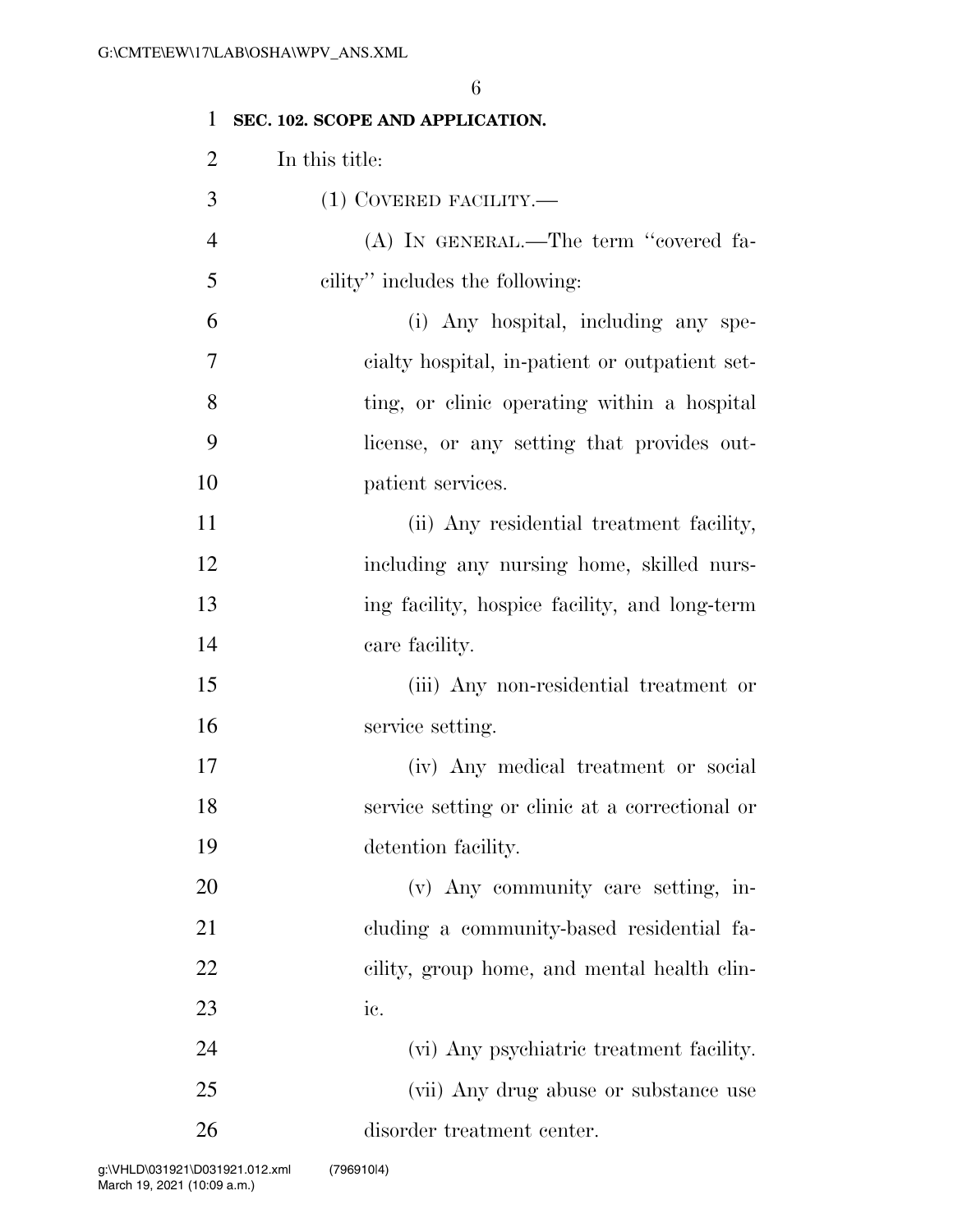(viii) Any independent freestanding emergency centers.

 (ix) Any facility described in clauses (i) through (viii) operated by a Federal Government agency and required to comply with occupational safety and health stand- ards pursuant to section 1960 of title 29, Code of Federal Regulations (as such sec- tion is in effect on the date of enactment of this Act).

 (x) Any other facility the Secretary determines should be covered under the standards promulgated under section 101. (B) EXCLUSION.—The term ''covered facil- ity'' does not include an office of a physician, dentist, podiatrist, or any other health practi- tioner that is not physically located within a covered facility described in clauses (i) through  $(x)$  of subparagraph  $(A)$ .

(2) COVERED SERVICES.—

 (A) IN GENERAL.—The term ''covered service'' includes the following services and op-erations:

 (i) Any services and operations pro-vided in any field work setting, including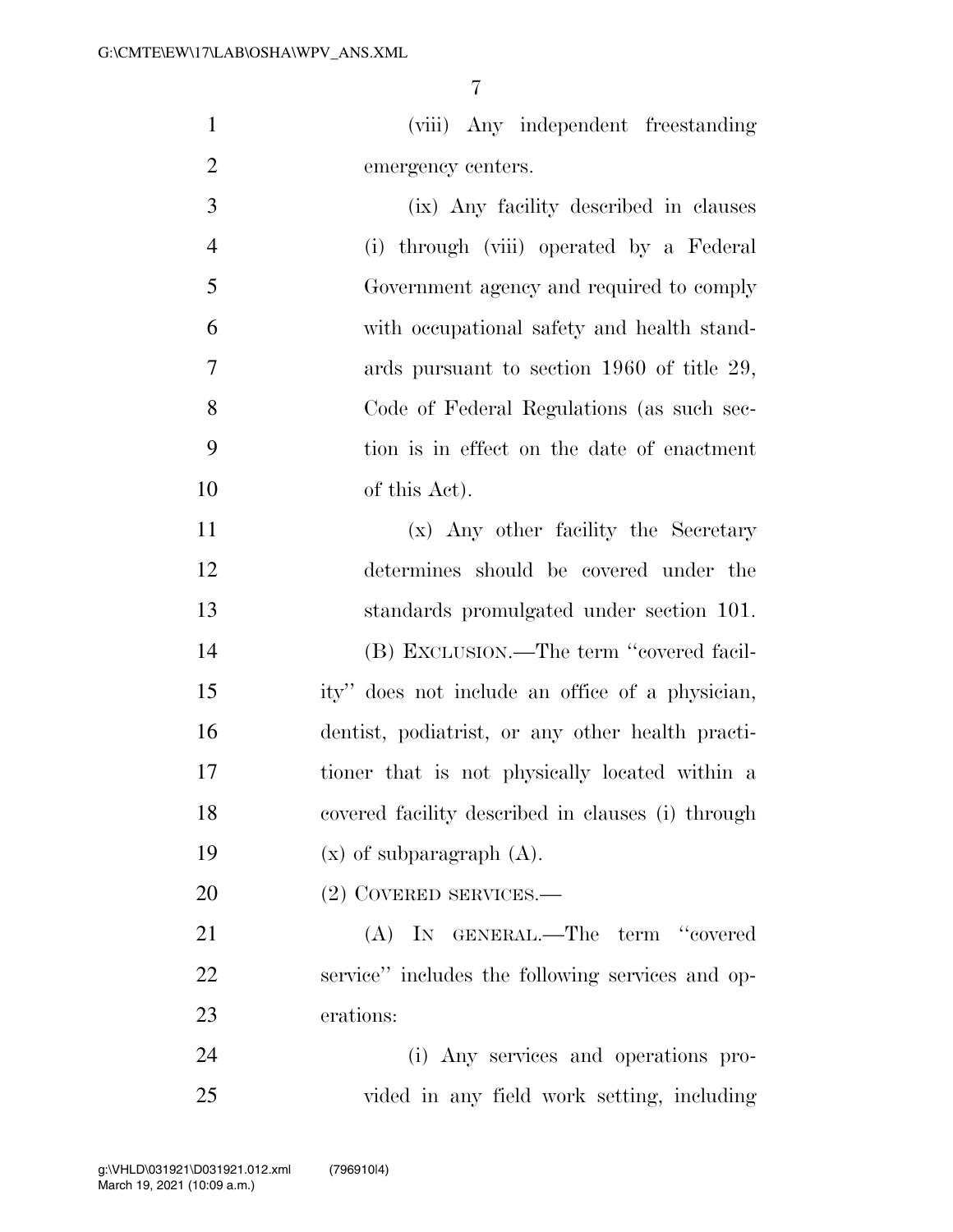| $\mathbf{1}$   | home health care, home-based hospice, and      |
|----------------|------------------------------------------------|
| $\overline{2}$ | home-based social work.                        |
| 3              | (ii) Any emergency services and trans-         |
| $\overline{4}$ | port, including such services provided by      |
| 5              | firefighters and emergency responders.         |
| 6              | (iii) Any services described in clauses        |
| 7              | (i) and (ii) performed by a Federal Gov-       |
| 8              | ernment agency and required to comply          |
| 9              | with occupational safety and health stand-     |
| 10             | ards pursuant to section 1960 of title 29,     |
| 11             | Code of Federal Regulations (as such sec-      |
| 12             | tion is in effect on the date of enactment     |
| 13             | of this Act).                                  |
| 14             | (iv) Any other services and operations         |
| 15             | the Secretary determines should be covered     |
| 16             | under the standards promulgated under          |
| 17             | section 101.                                   |
| 18             | (B) EXCLUSION.—The term "covered serv-         |
| 19             | ice" does not include child day care services. |
| 20             | (3) COVERED EMPLOYER.—                         |
| 21             | (A) IN GENERAL.—The term "covered em-          |
| 22             | ployer" includes a person (including a con-    |
| 23             | tractor, subcontractor, a temporary service    |
| 24             | firm, or an employee leasing entity) that em-  |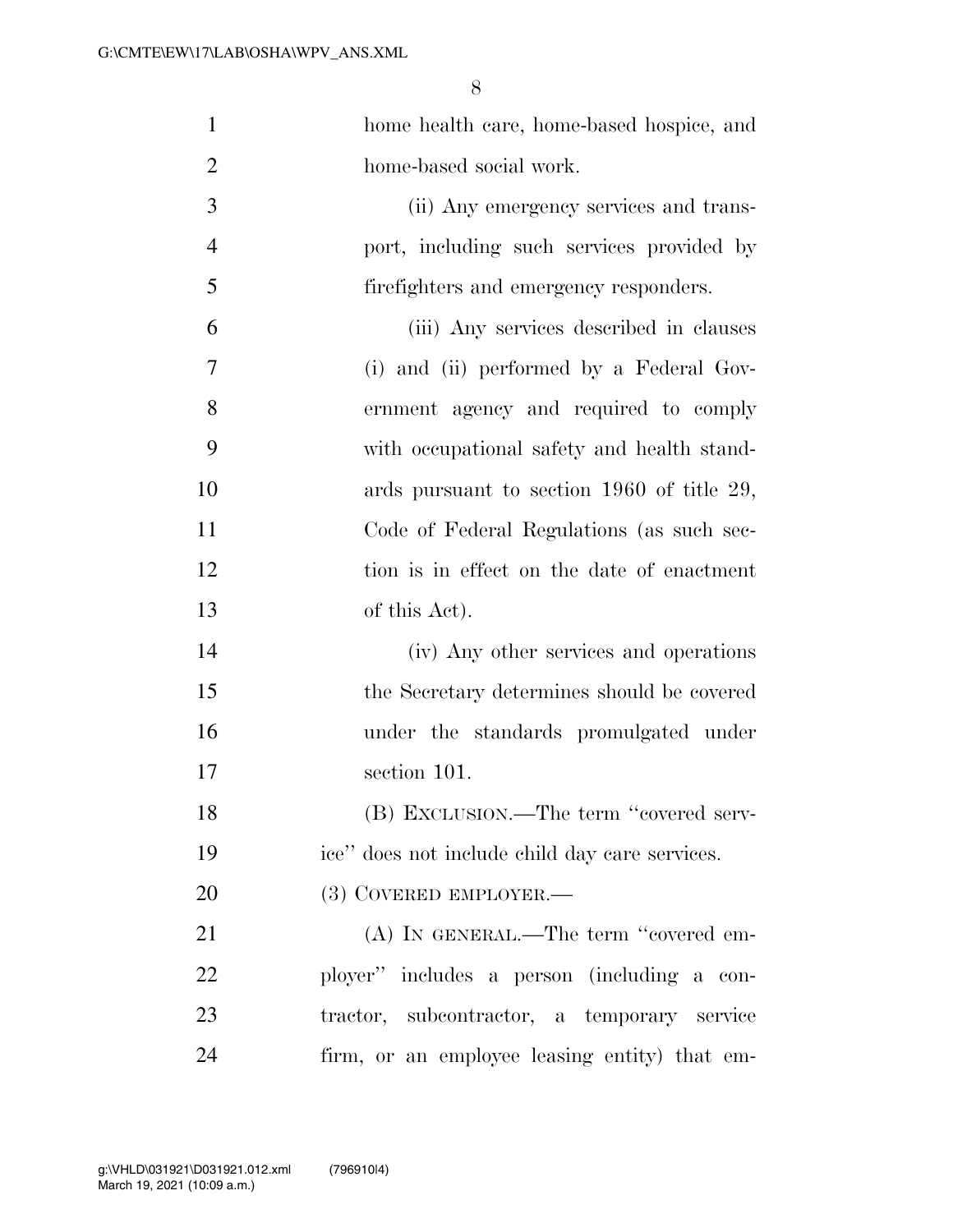$\Omega$ 

| $\mathbf{1}$ | ploys an individual to work at a covered facility        |
|--------------|----------------------------------------------------------|
| 2            | or to perform covered services.                          |
| 3            | (B) EXCLUSION.—The term "covered em-                     |
| 4            | ployer" does not include an individual who pri-          |
| 5            | vately employs, in the individual's residence, a         |
| 6            | person to perform covered services for the indi-         |
| 7            | vidual or a family member of the individual.             |
| 8            | (4) COVERED EMPLOYEE.—The term "covered                  |
| 9            | employee" includes an individual employed by a cov-      |
| 10           | ered employer to work at a covered facility or to per-   |
| 11           | form covered services.                                   |
| 12           | SEC. 103. REQUIREMENTS FOR WORKPLACE VIOLENCE            |
| 13           | PREVENTION STANDARD.                                     |
| 14           | Each standard described in section 101 shall include,    |
| 15           | at a minimum, the following requirements:                |
| 16           | WORKPLACE VIOLENCE<br>(1)<br><b>PREVENTION</b>           |
| 17           |                                                          |
|              | PLAN.—Not later than 6 months after the date of          |
| 18           | promulgation of the interim final standard under         |
| 19           | section $101(a)$ , a covered employer shall develop, im- |
| 20           | plement, and maintain an effective written workplace     |

as the ''Plan'') for covered employees at each cov-

ered facility and for covered employees performing a

covered service on behalf of such employer, which

meets the following: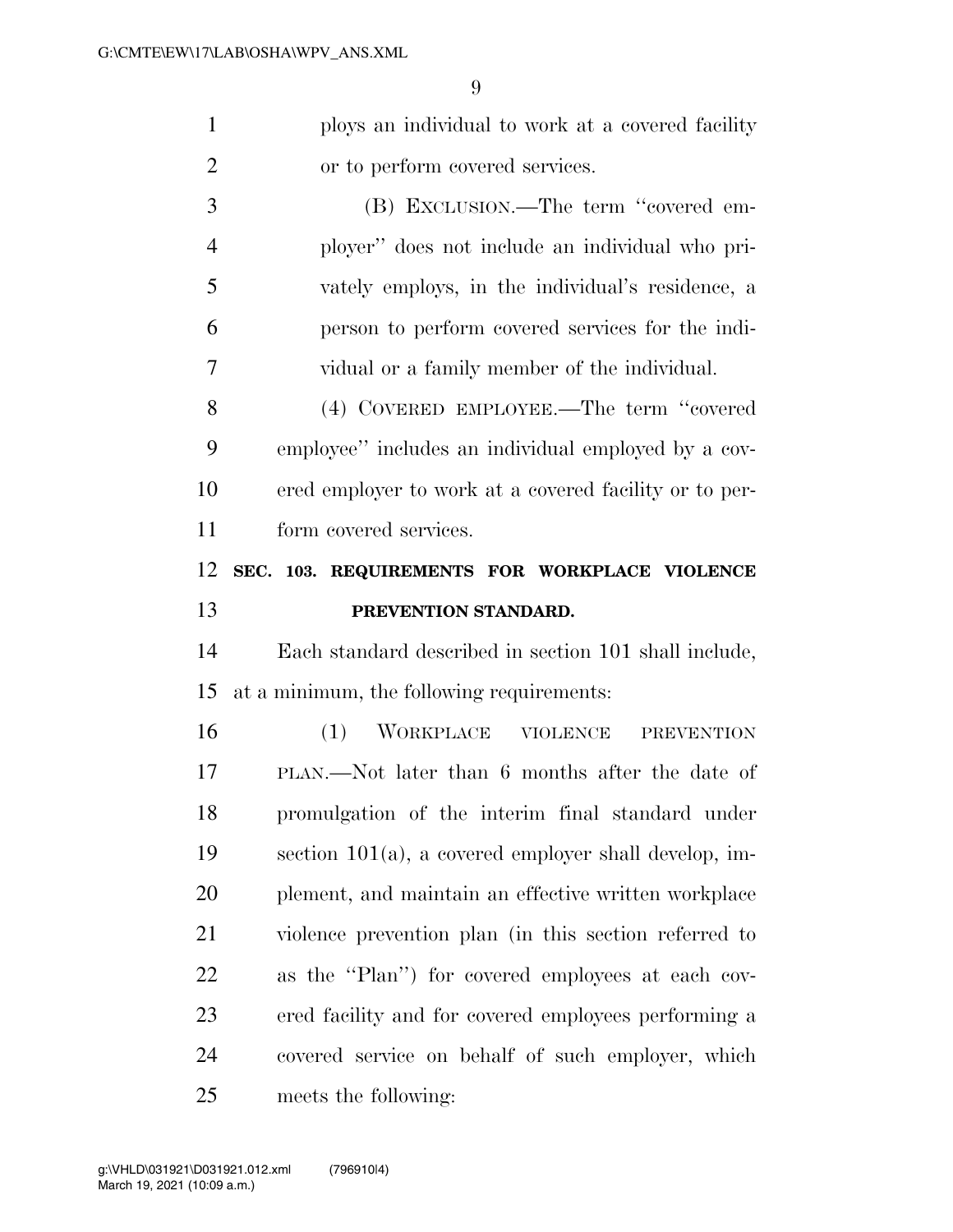| $\mathbf{1}$   | (A)<br>PLAN DEVELOPMENT.—Each Plan              |
|----------------|-------------------------------------------------|
| $\overline{2}$ | shall—                                          |
| 3              | (i) be developed and implemented with           |
| $\overline{4}$ | the meaningful participation of direct care     |
| 5              | employees, other employees, and employee        |
| 6              | representatives, for all aspects of the Plan;   |
| 7              | (ii) be tailored and specific to condi-         |
| 8              | tions and hazards for the covered facility      |
| 9              | or the covered service, including patient-      |
| 10             | specific risk factors and risk factors spe-     |
| 11             | cific to each work area or unit; and            |
| 12             | (iii) be suitable for the size, com-            |
| 13             | plexity, and type of operations at the cov-     |
| 14             | ered facility or for the covered service, and   |
| 15             | remain in effect at all times.                  |
| 16             | (B) PLAN CONTENT.—Each Plan shall in-           |
| 17             | clude procedures and methods for the following: |
| 18             | (i) Identification of the individual and        |
| 19             | the individual's position responsible for im-   |
| 20             | plementation of the Plan.                       |
| 21             | (ii) With respect to each work area             |
| 22             | and unit at the covered facility or while       |
| 23             | covered employees are performing the cov-       |
| 24             | ered service, risk assessment and identi-       |
| 25             | fication of workplace violence risks and        |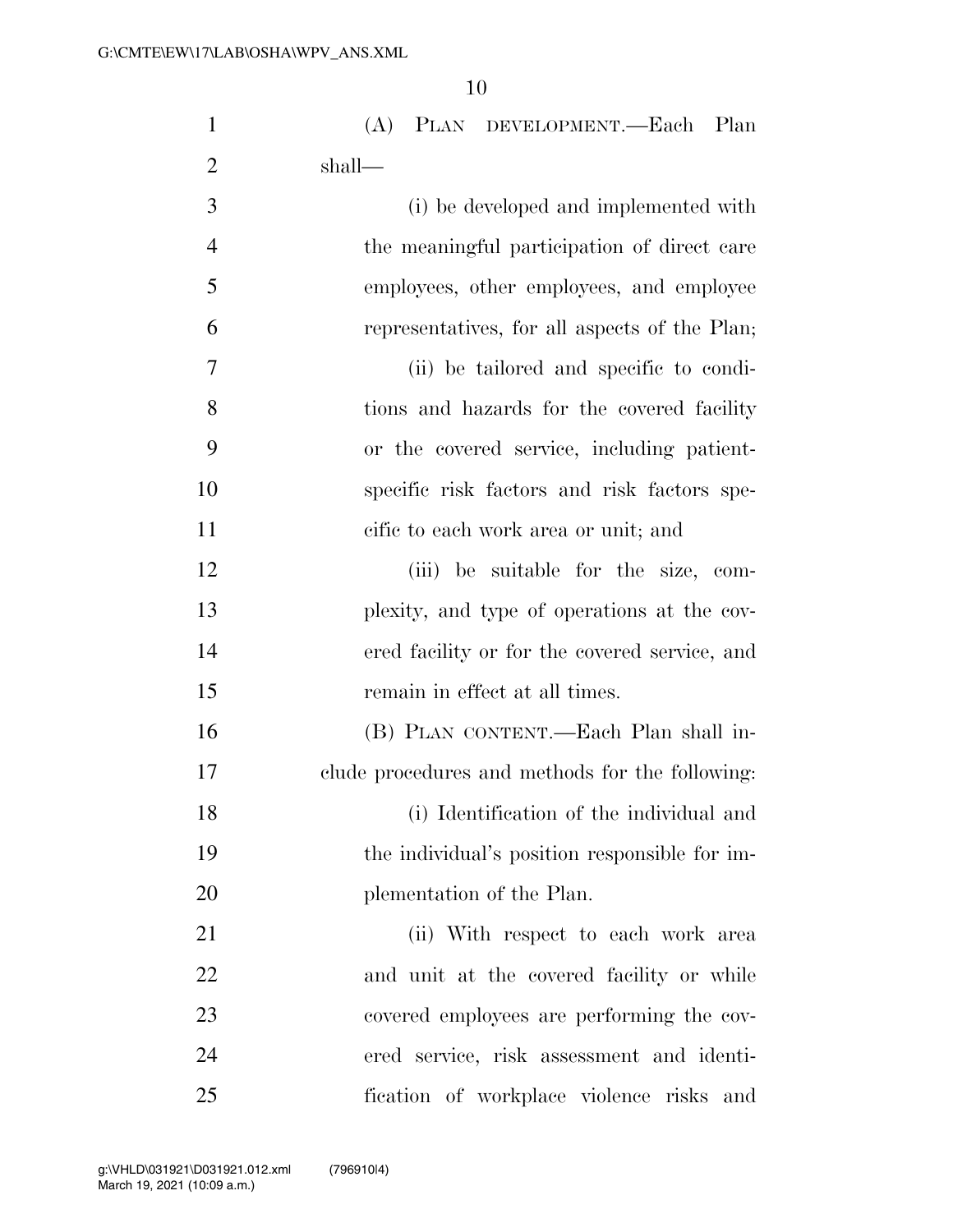| $\mathbf{1}$   | hazards to employees exposed to such risks  |
|----------------|---------------------------------------------|
| $\overline{2}$ | and hazards (including environmental risk   |
| 3              | factors and patient-specific risk factors), |
| $\overline{4}$ | which shall be—                             |
| 5              | (I) informed by past violent inci-          |
| 6              | dents specific to such covered facility     |
| 7              | or such covered service; and                |
| 8              | (II) conducted with, at a min-              |
| 9              | imum—                                       |
| 10             | (aa) direct care employees;                 |
| 11             | (bb) where applicable, the                  |
| 12             | representatives of such employ-             |
| 13             | ees; and                                    |
| 14             | (cc) the employer.                          |
| 15             | (iii) Hazard prevention, engineering        |
| 16             | controls, or work practice controls to cor- |
| 17             | rect hazards, in a timely manner, applying  |
| 18             | industrial hygiene principles of the hier-  |
| 19             | archy of controls, which—                   |
| 20             | may include security and<br>(I)             |
| 21             | alarm systems, adequate exit routes,        |
| 22             | monitoring systems, barrier protec-         |
| 23             | tion, established areas for patients        |
| 24             | and clients, lighting, entry procedures,    |
| 25             | staffing and working in teams, and          |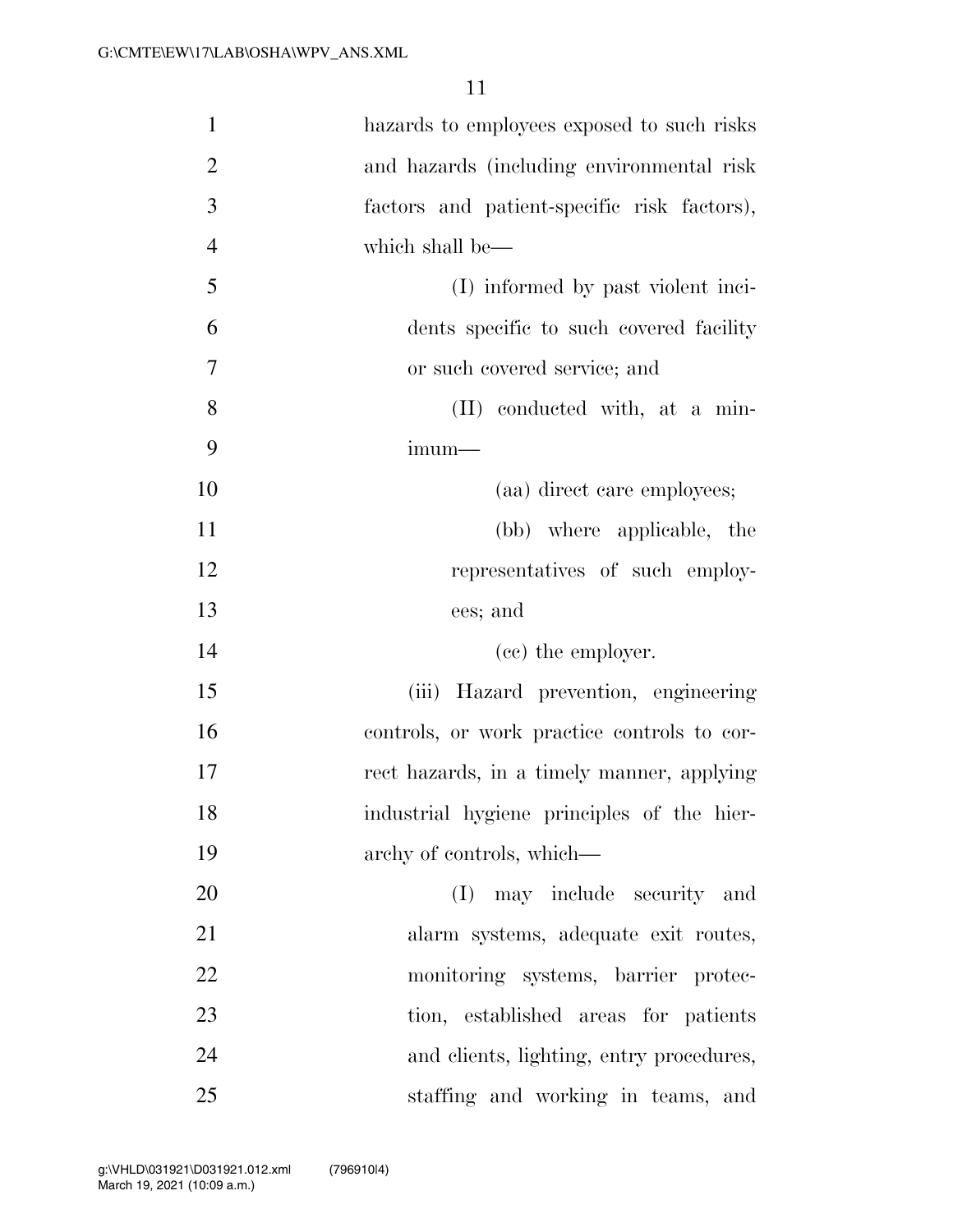| $\mathbf{1}$   | systems to identify and flag clients        |
|----------------|---------------------------------------------|
| $\overline{2}$ | with a history of violence; and             |
| 3              | (II) shall ensure that employers            |
| $\overline{4}$ | correct, in a timely manner, hazards        |
| 5              | identified in any violent incident in-      |
| 6              | vestigation described in paragraph (2)      |
| 7              | and any annual report described in          |
| 8              | paragraph (5).                              |
| 9              | (iv) Reporting, incident response, and      |
| 10             | post-incident investigation procedures, in- |
| 11             | cluding procedures—                         |
| 12             | (I) for employees to report work-           |
| 13             | place violence risks, hazards, and inci-    |
| 14             | dents;                                      |
| 15             | (II) for employers to respond to            |
| 16             | reports of workplace violence;              |
| 17             | (III) for employers to perform a            |
| 18             | post-incident investigation and de-         |
| 19             | briefing of all reports of workplace vi-    |
| 20             | olence with the participation of em-        |
| 21             | ployees and their representatives;          |
| 22             | (IV) to provide medical care or             |
| 23             | first aid to affected employees; and        |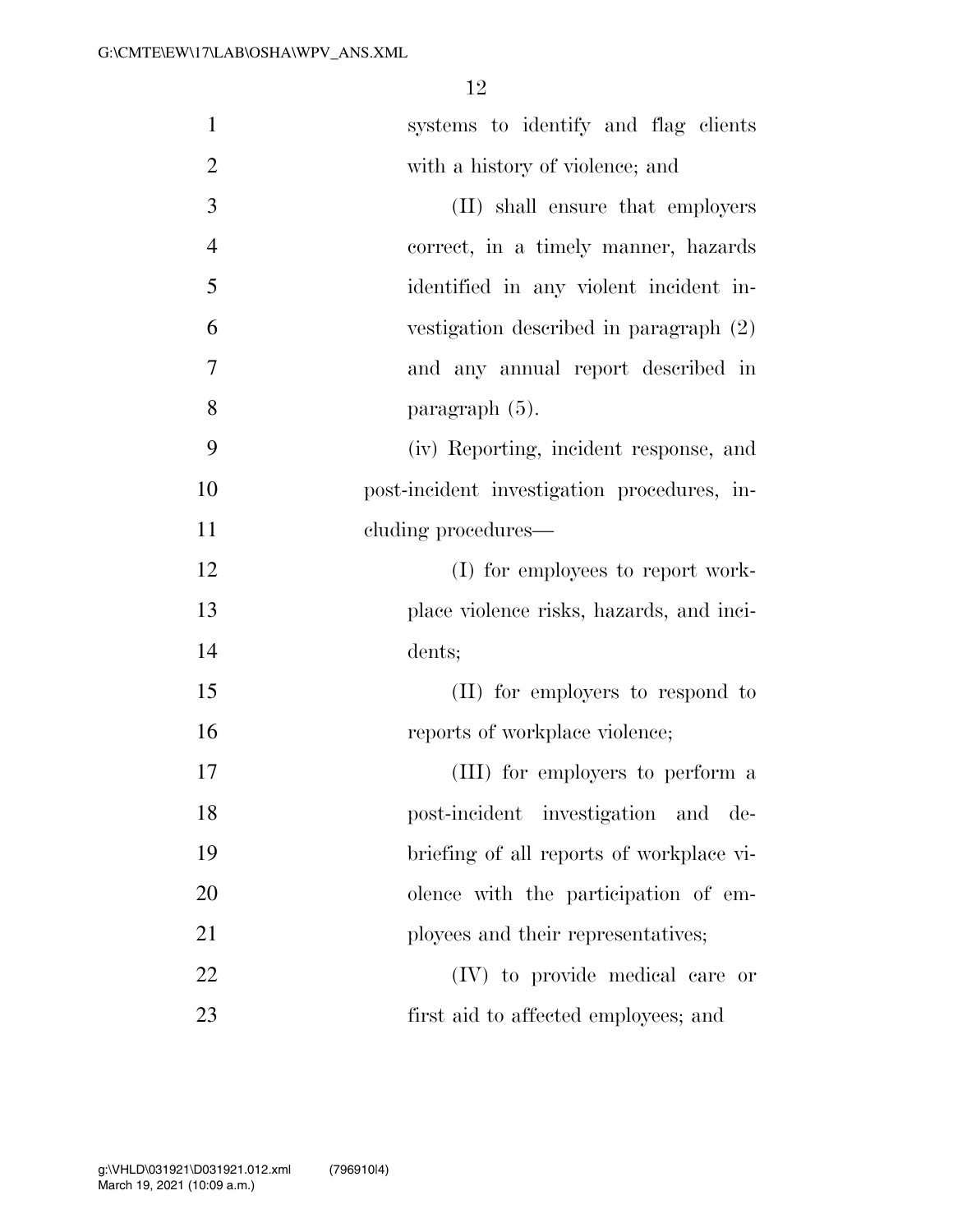| $\mathbf{1}$   | (V) to provide employees with in-            |
|----------------|----------------------------------------------|
| $\overline{2}$ | formation about available trauma and         |
| 3              | related counseling.                          |
| $\overline{4}$ | (v) Procedures for emergency re-             |
| 5              | sponse, including procedures for threats of  |
| 6              | mass casualties and procedures for inci-     |
| 7              | dents involving a firearm or a dangerous     |
| $8\,$          | weapon.                                      |
| 9              | (vi) Procedures for communicating            |
| 10             | with and training the covered employees on   |
| 11             | workplace violence hazards, threats, and     |
| 12             | work practice controls, the employer's plan, |
| 13             | and procedures for confronting, responding   |
| 14             | to, and reporting workplace violence         |
| 15             | threats, incidents, and concerns, and em-    |
| 16             | ployee rights.                               |
| 17             | (vii) Procedures for-                        |
| 18             | (I) ensuring the coordination of             |
| 19             | risk assessment efforts, Plan develop-       |
| 20             | ment, and implementation of the Plan         |
| 21             | with other employers who have em-            |
| 22             | ployees who work at the covered facil-       |
| 23             | ity or who are performing the covered        |
| 24             | service; and                                 |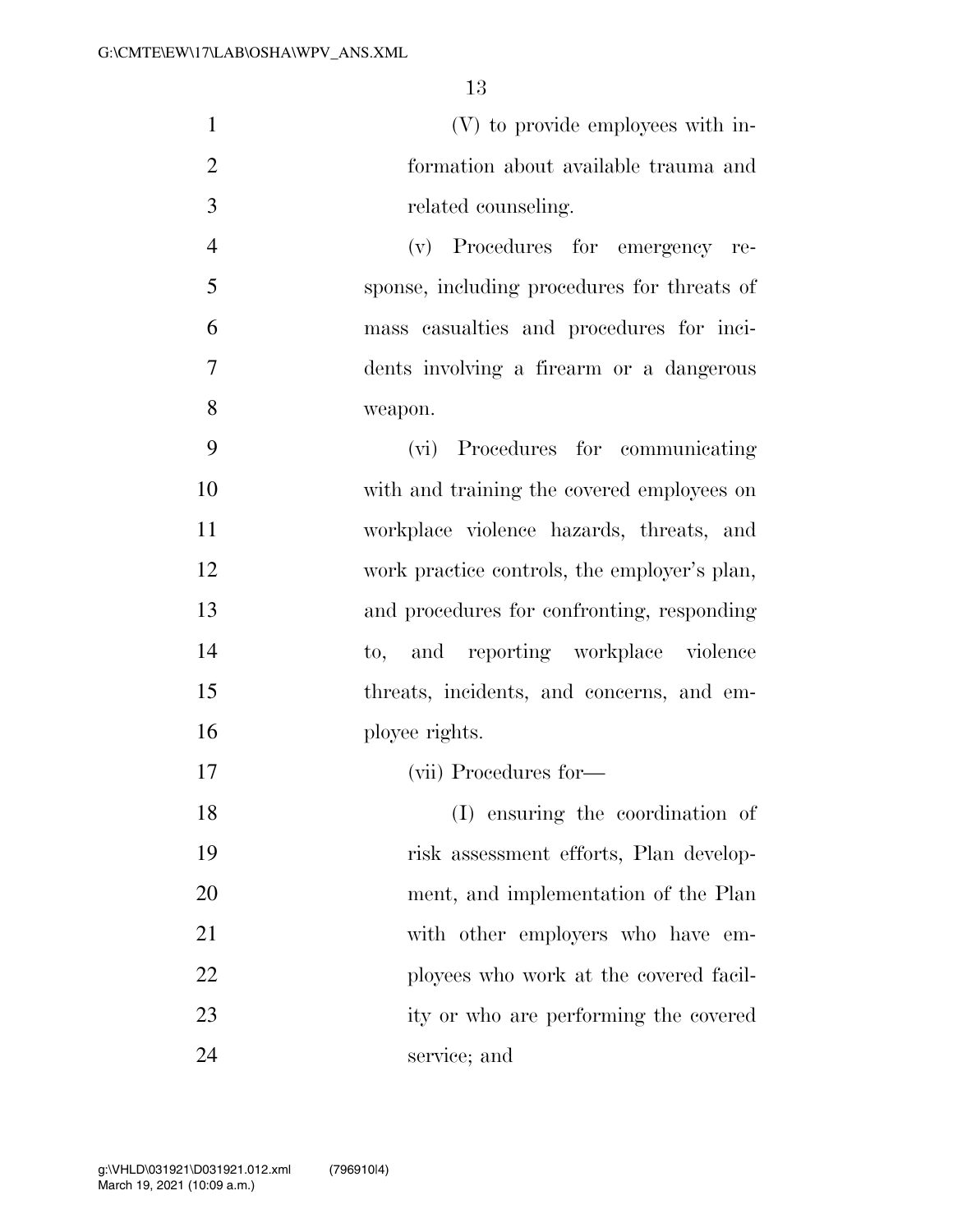| $\mathbf{1}$   | (II) determining which covered                     |
|----------------|----------------------------------------------------|
| $\overline{2}$ | employer or covered employers shall                |
| 3              | be responsible for implementing and                |
| $\overline{4}$ | complying with the provisions of the               |
| 5              | standard applicable to the working                 |
| 6              | conditions over which such employers               |
| 7              | have control.                                      |
| 8              | (viii) Procedures for conducting the               |
| 9              | annual evaluation under paragraph (6).             |
| 10             | (C) AVAILABILITY OF PLAN.—Each Plan                |
| 11             | shall be made available at all times to the cov-   |
| 12             | ered employees who are covered under such          |
| 13             | Plan.                                              |
| 14             | (2) VIOLENT INCIDENT INVESTIGATION.—               |
| 15             | (A) IN GENERAL.—As soon as practicable             |
| 16             | after a workplace violence incident, risk, or haz- |
| 17             | ard of which a covered employer has knowledge,     |
| 18             | the employer shall conduct an investigation of     |
| 19             | such incident, risk, or hazard under which the     |
| 20             | employer shall—                                    |
| 21             | (i) review the circumstances of the in-            |
| 22             | cident, risk, or hazard, and whether any           |
| 23             | controls or measures implemented pursu-            |
| 24             | ant to the Plan of the employer were effec-        |
| 25             | tive; and                                          |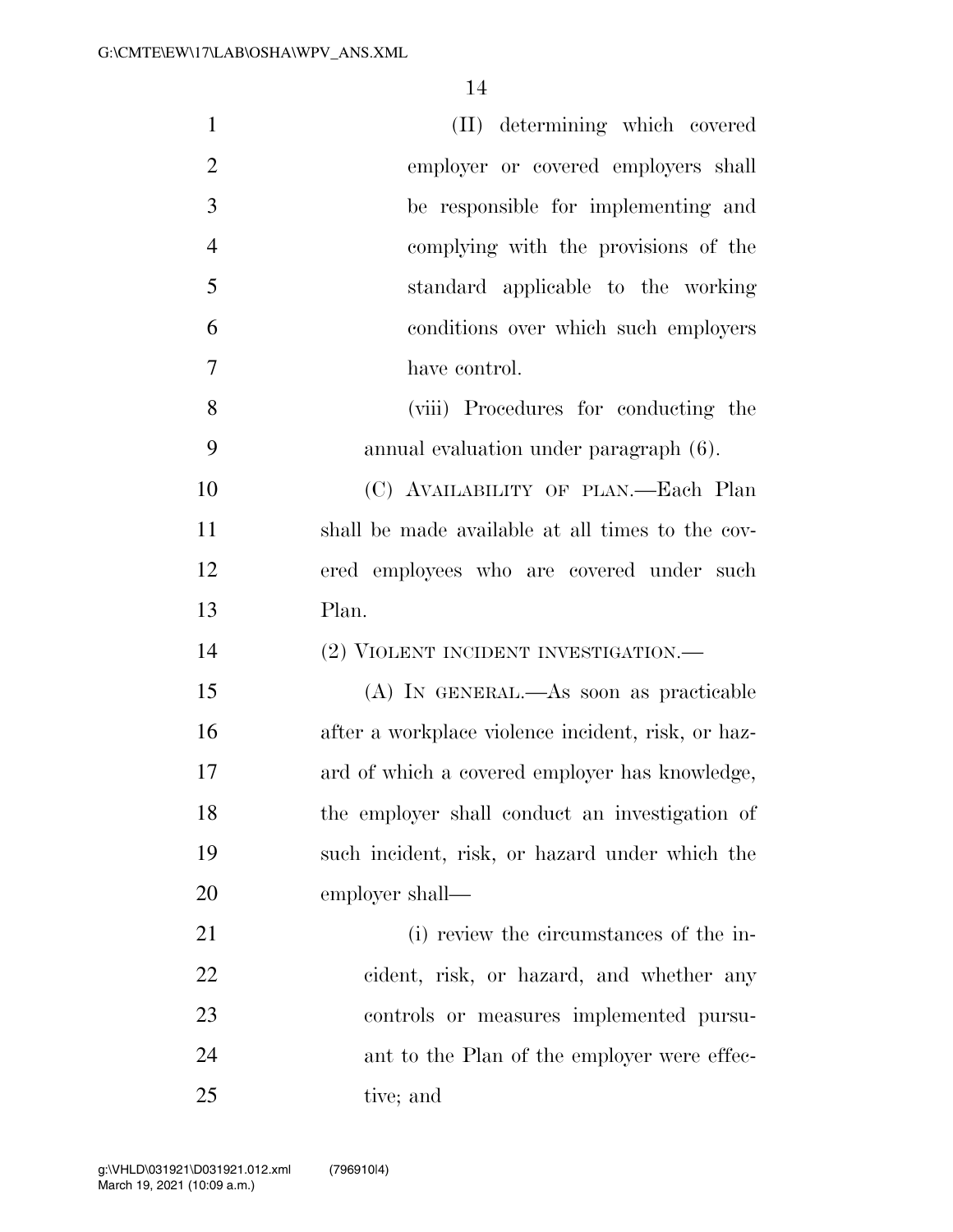| $\mathbf{1}$   | (ii) solicit input from involved employ-    |
|----------------|---------------------------------------------|
| 2              | ees, their representatives, and supervisors |
| 3              | about the cause of the incident, risk, or   |
| $\overline{4}$ | hazard, and whether further corrective      |
| 5              | measures (including system-level factors)   |
| 6              | could have prevented the incident, risk, or |
| 7              | hazard.                                     |
| 8              | (B) DOCUMENTATION.—A covered em-            |
| 9              | ployer shall document the findings, rec-    |
| 10             | ommendations and corrective measures taken  |

 ommendations, and corrective measures taken for each investigation conducted under this paragraph.

 (3) TRAINING AND EDUCATION.—With respect to the covered employees covered under a Plan of a covered employer, the employer shall provide train- ing and education to such employees who may be ex- posed to workplace violence hazards and risks, which meet the following requirements:

 (A) Annual training and education shall 20 include information on the Plan, including iden-21 tified workplace violence hazards, work practice control measures, reporting procedures, record keeping requirements, response procedures, anti-retaliation policies, and employee rights.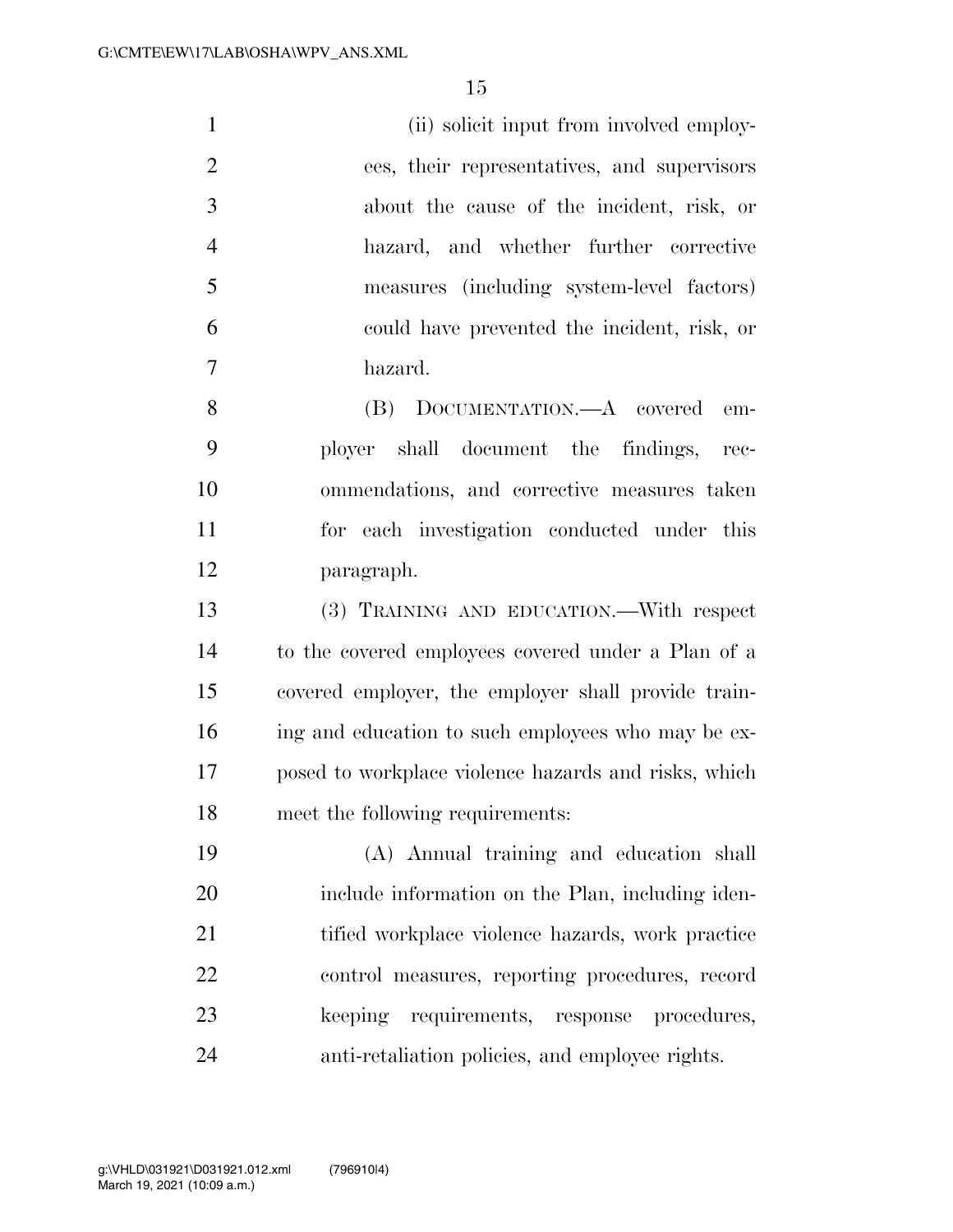| $\mathbf{1}$   | (B) Additional hazard recognition training       |
|----------------|--------------------------------------------------|
| $\overline{2}$ | shall be provided for supervisors and managers   |
| 3              | to ensure they—                                  |
| $\overline{4}$ | (i) can recognize high-risk situations;          |
| 5              | and                                              |
| 6              | (ii) do not assign employees to situa-           |
| 7              | tions that predictably compromise the safe-      |
| 8              | ty of such employees.                            |
| 9              | (C) Additional training shall be provided        |
| 10             | for each such covered employee whose job cir-    |
| 11             | cumstances have changed, within a reasonable     |
| 12             | time frame after such change.                    |
| 13             | (D) Applicable training shall be provided        |
| 14             | under this paragraph for each new covered em-    |
| 15             | ployee prior to the employee's job assignment.   |
| 16             | (E) All training shall provide such employ-      |
| 17             | ees opportunities to ask questions, give feed-   |
| 18             | back on training, and request additional in-     |
| 19             | struction, clarification, or other followup.     |
| 20             | (F) All training shall be provided in-person     |
| 21             | and by an individual with knowledge of work-     |
| 22             | place violence prevention and of the Plan, ex-   |
| 23             | cept that any annual training described in sub-  |
| 24             | paragraph (A) provided to an employee after      |
| 25             | the first year such training is provided to such |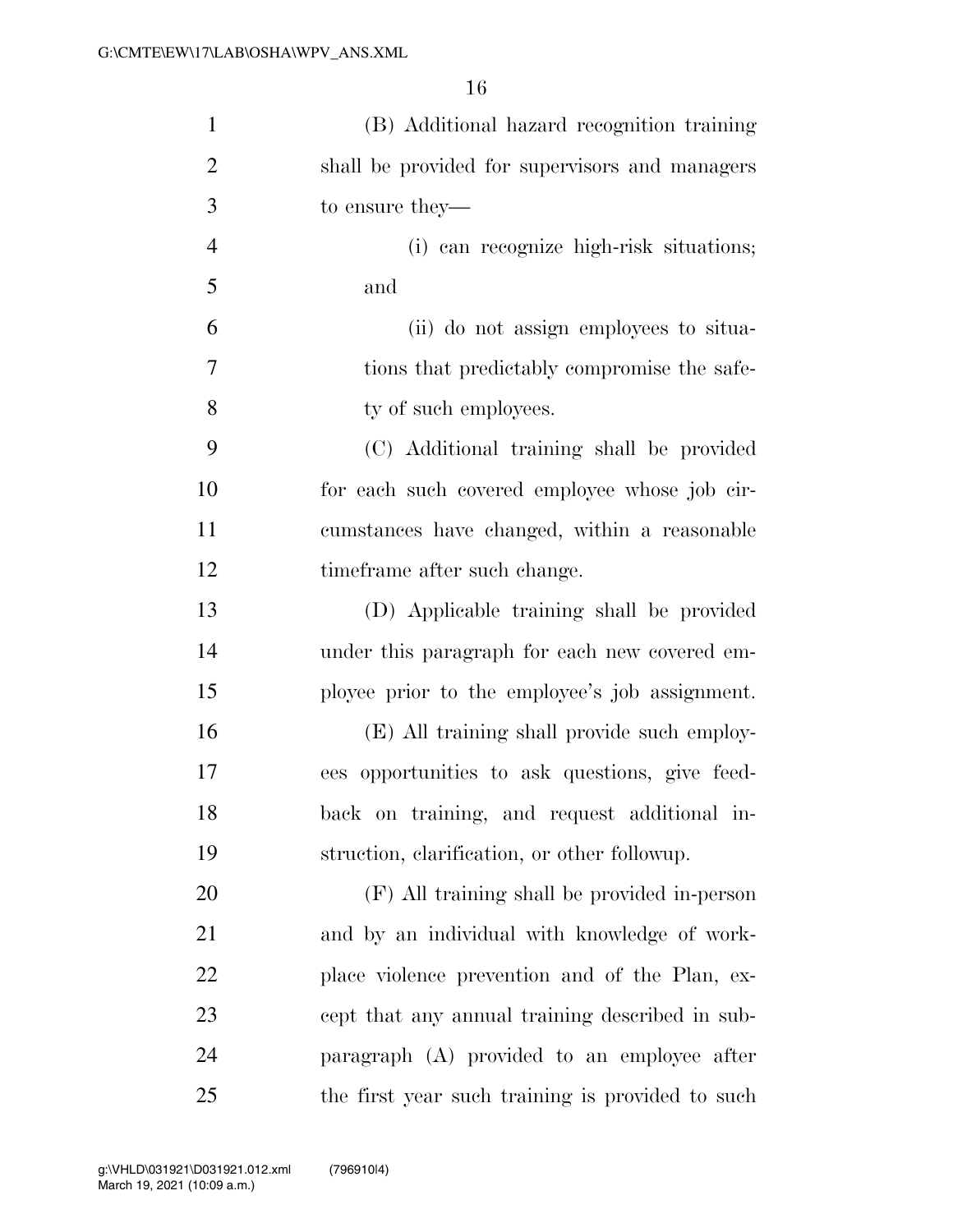| $\mathbf{1}$   | employee may be conducted by live video if in-   |
|----------------|--------------------------------------------------|
| $\overline{2}$ | person training is impracticable.                |
| 3              | (G) All training shall be appropriate in         |
| $\overline{4}$ | content and vocabulary to the language, edu-     |
| 5              | cational level, and literacy of such covered em- |
| 6              | ployees.                                         |
| $\tau$         | (4) RECORDKEEPING AND ACCESS TO PLAN             |
| 8              | RECORDS.                                         |
| 9              | (A) IN GENERAL.—Each covered employer            |
| 10             | shall—                                           |
| 11             | (i)<br>maintain for not less than 5              |
| 12             | years-                                           |
| 13             | (I) records related to each Plan                 |
| 14             | of the employer, including workplace             |
| 15             | violence risk and hazard assessments,            |
| 16             | and identification, evaluation, correc-          |
| 17             | tion, and training procedures;                   |
| 18             | (II) a violent incident log de-                  |
| 19             | scribed in subparagraph (B) for re-              |
| 20             | cording all workplace violence inci-             |
| 21             | dents; and                                       |
| 22             | (III) records of all incident inves-             |
| 23             | tigations as required under paragraph            |
| 24             | $(2)(B)$ ; and                                   |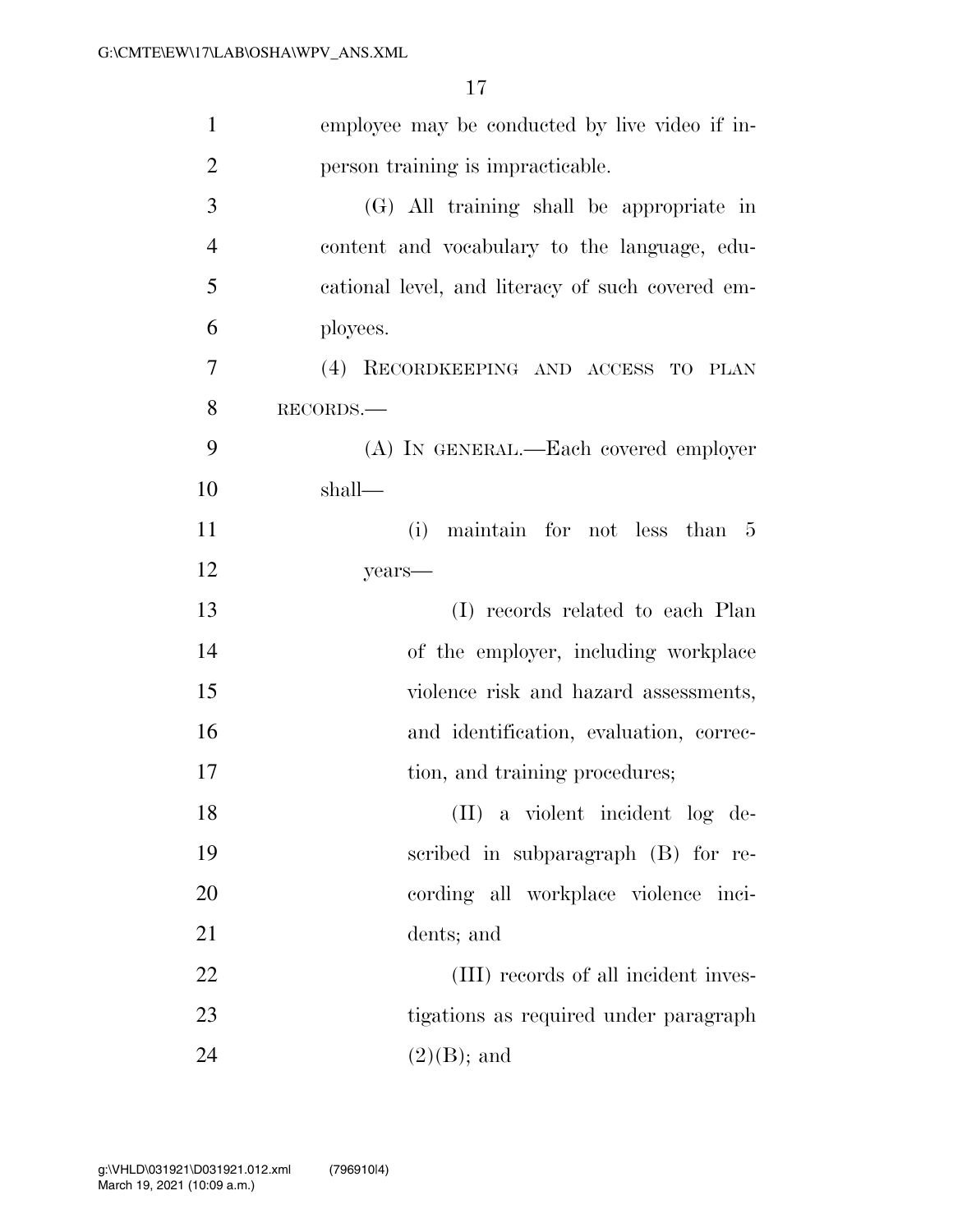| $\mathbf{1}$   | $(ii)(I)$ make such records and logs           |
|----------------|------------------------------------------------|
| $\overline{2}$ | available, upon request, to covered employ-    |
| 3              | ees and their representatives for examina-     |
| $\overline{4}$ | tion and copying in accordance with sec-       |
| 5              | tion 1910.1020 of title 29, Code of Federal    |
| 6              | Regulations (as such section is in effect on   |
| 7              | the date of enactment of this Act), and in     |
| 8              | a manner consistent with HIPAA privacy         |
| 9              | regulations (defined in section $1180(b)(3)$ ) |
| 10             | of the Social Security Act (42 U.S.C.          |
| 11             | $1320d-9(b)(3)$ and part 2 of title 42,        |
| 12             | Code of Federal Regulations (as such part      |
| 13             | is in effect on the date of enactment of this  |
| 14             | Act); and                                      |
| 15             | (II) ensure that any such records and          |
| 16             | logs that may be copied, transmitted elec-     |
| 17             | tronically, or otherwise removed from the      |
| 18             | employer's control for purposes of this        |
| 19             | clause omit any element of personal identi-    |
| 20             | fying information sufficient to allow identi-  |
| 21             | fication of any patient, resident, client, or  |
| 22             | other individual alleged to have committed     |
| 23             | a violent incident (including the individ-     |

 ual's name, address, electronic mail ad-dress, telephone number, or social security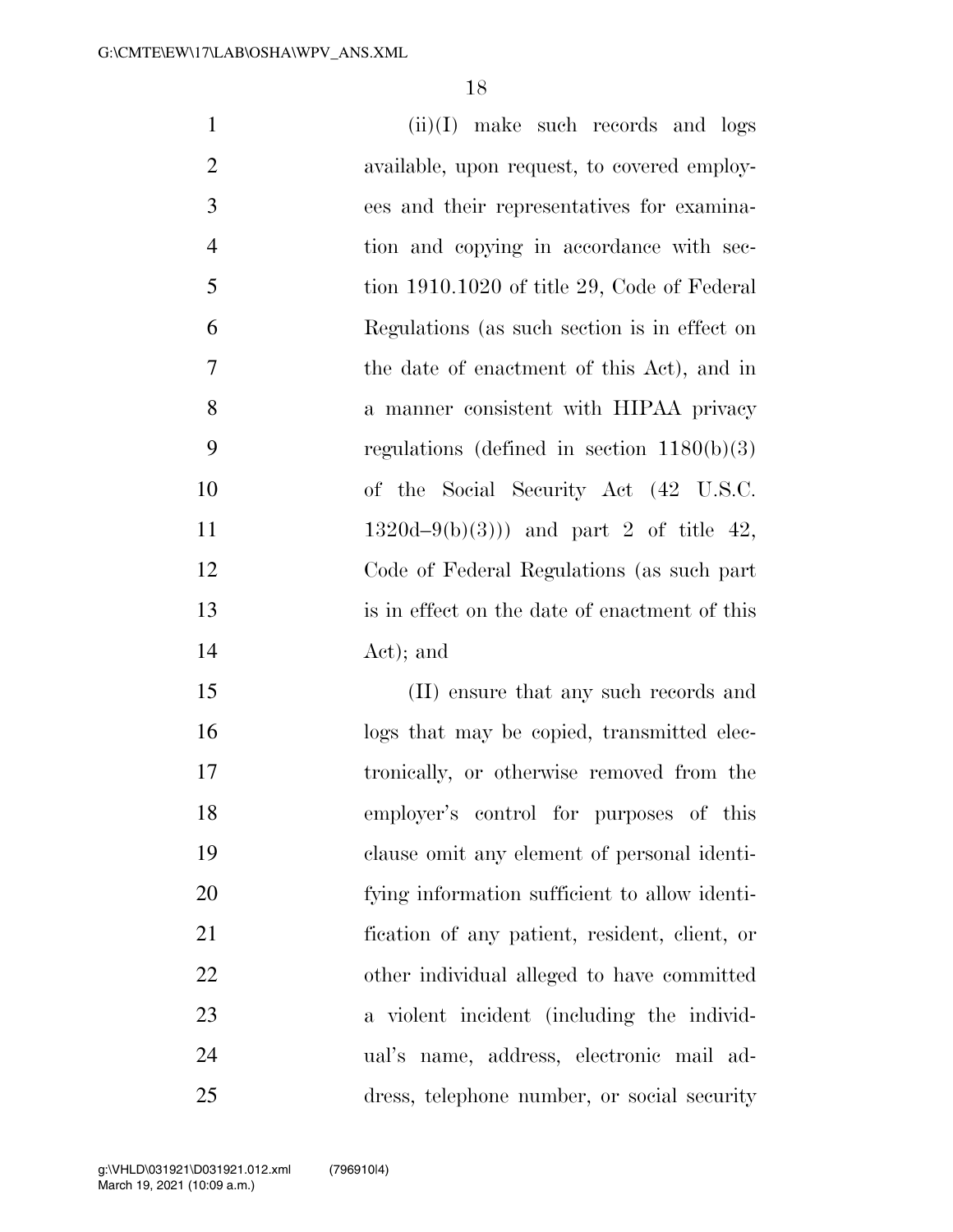| $\mathbf{1}$   | number, or other information that, alone     |
|----------------|----------------------------------------------|
| $\overline{2}$ | or in combination with other publicly avail- |
| 3              | able information, reveals such individual's  |
| $\overline{4}$ | identity).                                   |
| 5              | (B) VIOLENT INCIDENT LOG DESCRIP-            |
| 6              | TION.—Each violent incident log shall—       |
| 7              | (i) be maintained by a covered em-           |
| 8              | ployer for each covered facility controlled  |
| 9              | by the employer and for each covered serv-   |
| 10             | ice being performed by a covered employee    |
| 11             | on behalf of such employer;                  |
| 12             | (ii) be based on a template developed        |
| 13             | by the Secretary not later than 1 year       |
| 14             | after the date of enactment of this Act;     |
| 15             | (iii) include, at a minimum, a descrip-      |
| 16             | tion of-                                     |
| 17             | (I) the violent incident (including          |
| 18             | environmental risk factors present at        |
| 19             | the time of the incident);                   |
| 20             | (II) the date, time, and location            |
| 21             | of the incident, and the names and           |
| 22             | job titles of involved employees;            |
| 23             | (III) the nature and extent of in-           |
| 24             | juries to covered employees;                 |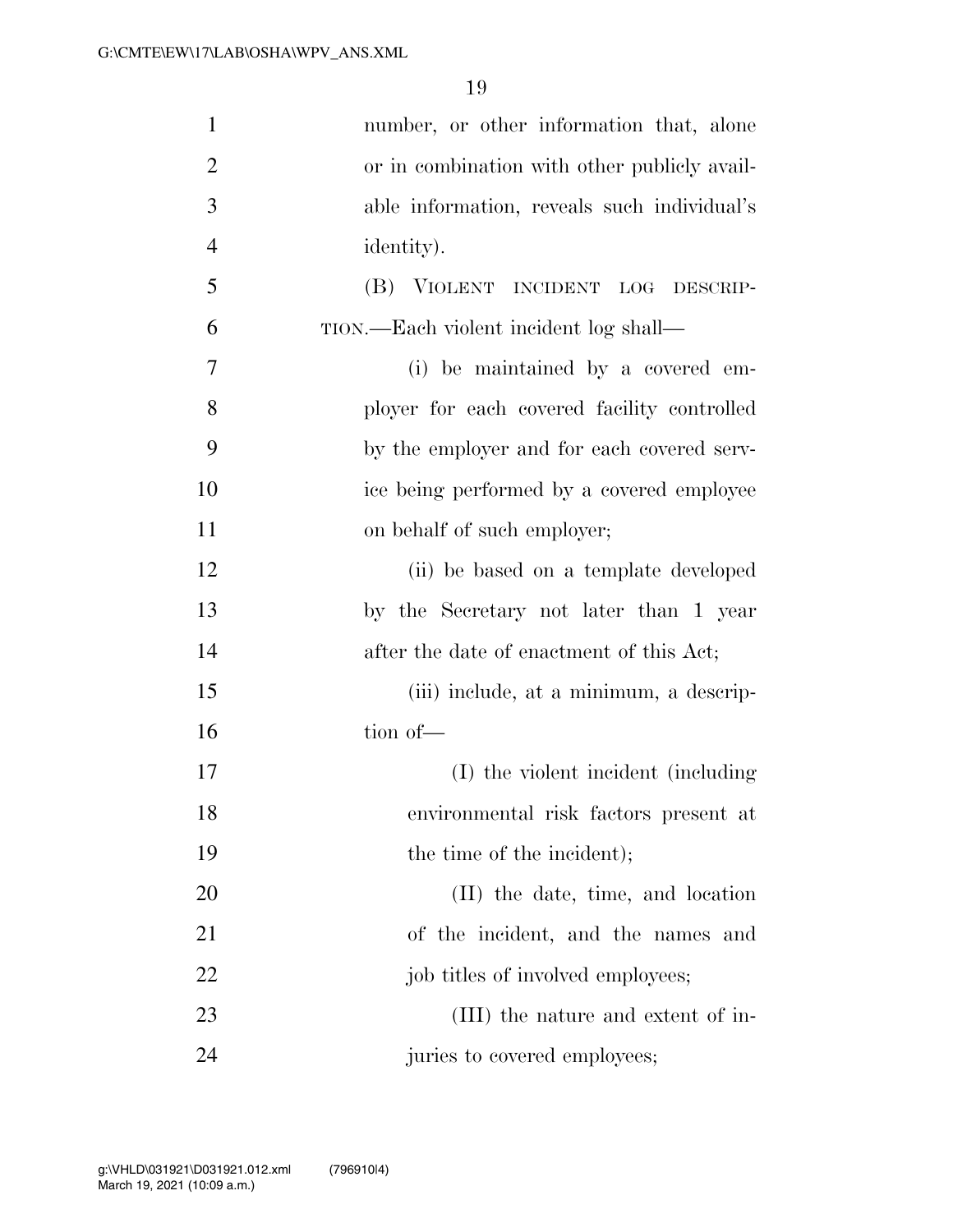| $\mathbf{1}$   | (IV) a classification of the perpe-    |
|----------------|----------------------------------------|
| $\overline{2}$ | trator who committed the violence, in- |
| 3              | cluding whether the perpetrator was—   |
| $\overline{4}$ | (aa) a patient, client, resi-          |
| 5              | dent, or customer of a covered         |
| 6              | employer;                              |
| 7              | (bb) a family or friend of a           |
| 8              | patient, client, resident, or cus-     |
| 9              | tomer of a covered employer;           |
| 10             | (cc) a stranger;                       |
| 11             | (dd) a coworker, supervisor,           |
| 12             | or manager of a covered em-            |
| 13             | ployee;                                |
| 14             | (ee) a partner, spouse, par-           |
| 15             | ent, or relative of a covered em-      |
| 16             | ployee; or                             |
| 17             | (ff) any other appropriate             |
| 18             | classification;                        |
| 19             | (V) the type of violent incident       |
| 20             | (such as type 1 violence, type 2 vio-  |
| 21             | lence, type 3 violence, or type 4 vio- |
| 22             | lence); and                            |
| 23             | how the incident<br>(VI)<br>was        |
| 24             | abated;                                |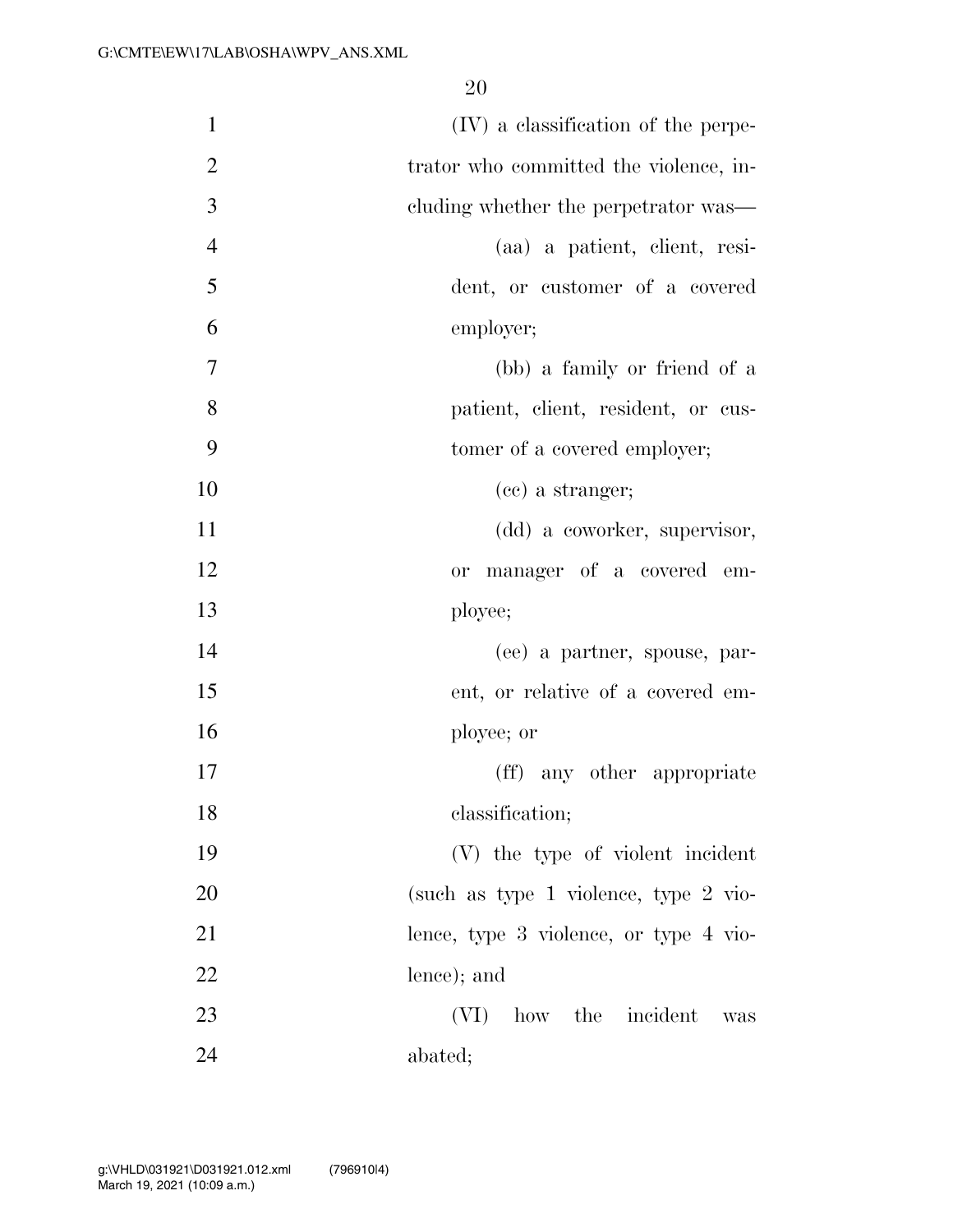| $\mathbf{1}$   | (iv) not later than 7 days after the           |
|----------------|------------------------------------------------|
| $\overline{2}$ | employer learns of such incident, contain a    |
| 3              | record of each violent incident, which is      |
| $\overline{4}$ | updated to ensure completeness of such         |
| 5              | record;                                        |
| 6              | $(v)$ be maintained for not less than 5        |
| $\overline{7}$ | years; and                                     |
| 8              | (vi) in the case of a violent incident         |
| 9              | involving a privacy concern case, protect      |
| 10             | the identity of employees in a manner con-     |
| 11             | sistent with section $1904.29(b)$ of title 29, |
| 12             | Code of Federal Regulations (as such sec-      |
| 13             | tion is in effect on the date of enactment     |
| 14             | of this Act).                                  |
| 15             | (C) ANNUAL SUMMARY.-                           |
| 16             | (i) COVERED EMPLOYERS.—Each cov-               |
| 17             | ered employer shall prepare and submit to      |
| 18             | the Secretary an annual summary of each        |
| 19             | violent incident log for the preceding cal-    |
| 20             | endar year that shall—                         |
| 21             | (I) with respect to each covered               |
| 22             | facility, and each covered service, for        |
| 23             | which such a log has been maintained,          |
| 24             | include—                                       |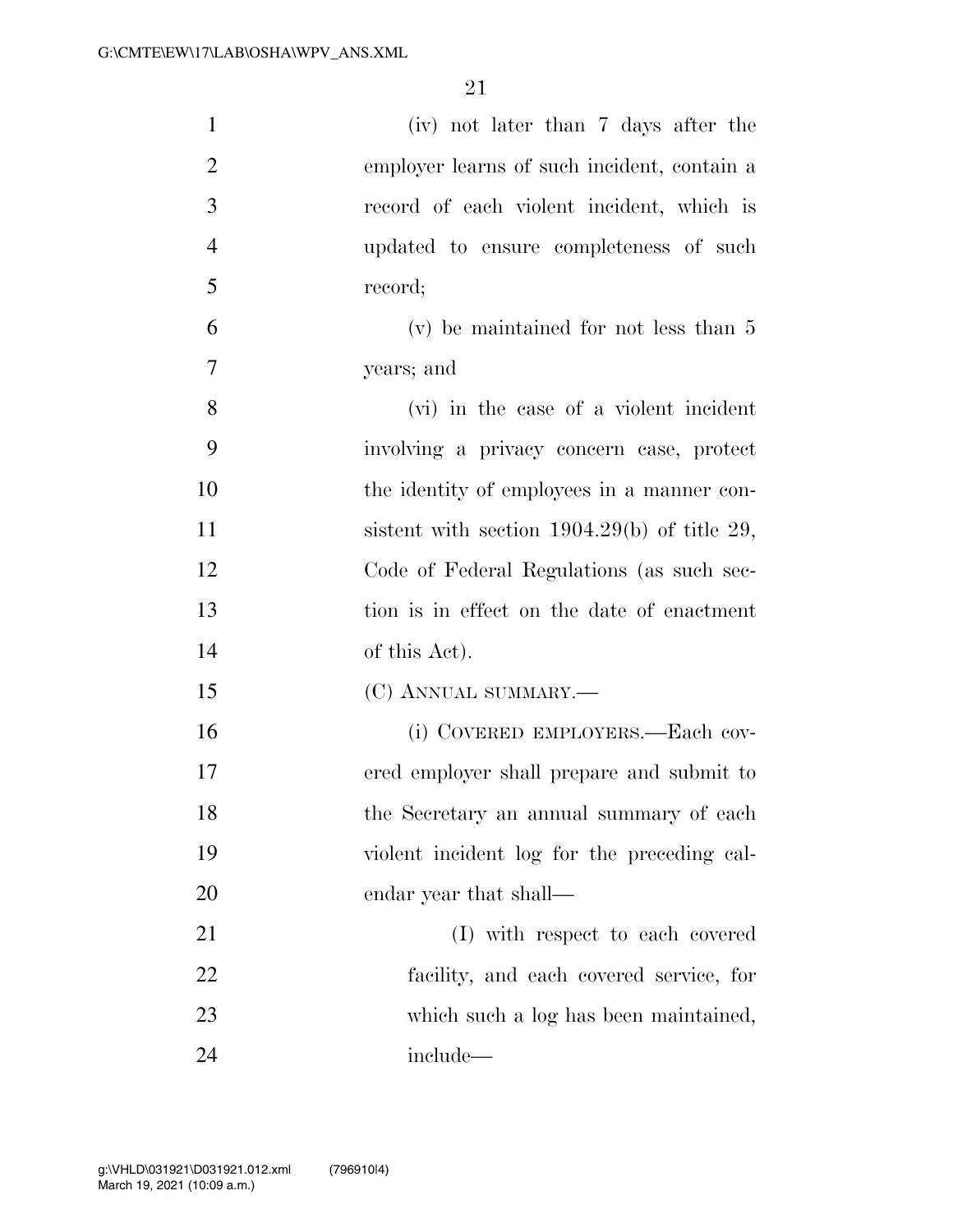| $\mathbf{1}$   | (aa) the total number of vio-           |
|----------------|-----------------------------------------|
| $\overline{2}$ | lent incidents;                         |
| 3              | (bb) the number of record-              |
| $\overline{4}$ | able injuries related to such inci-     |
| 5              | dents; and                              |
| 6              | (cc) the total number of                |
| 7              | hours worked by the covered em-         |
| 8              | ployees for such preceding year;        |
| 9              | (II) be completed on a form pro-        |
| 10             | vided by the Secretary;                 |
| 11             | (III) be posted for 3 months be-        |
| 12             | ginning February 1 of each year in a    |
| 13             | manner consistent with the require-     |
| 14             | ments of section $1904$ of title 29,    |
| 15             | Code of Federal Regulations (as such    |
| 16             | section is in effect on the date of en- |
| 17             | actment of this Act), relating to the   |
| 18             | posting of summaries of injury and ill- |
| 19             | ness logs;                              |
| 20             | (IV) be located in a conspicuous        |
| 21             | place or places where notices to em-    |
| 22             | ployees are customarily posted; and     |
| 23             | (V) not be altered, defaced, or         |
| 24             | covered by other material.              |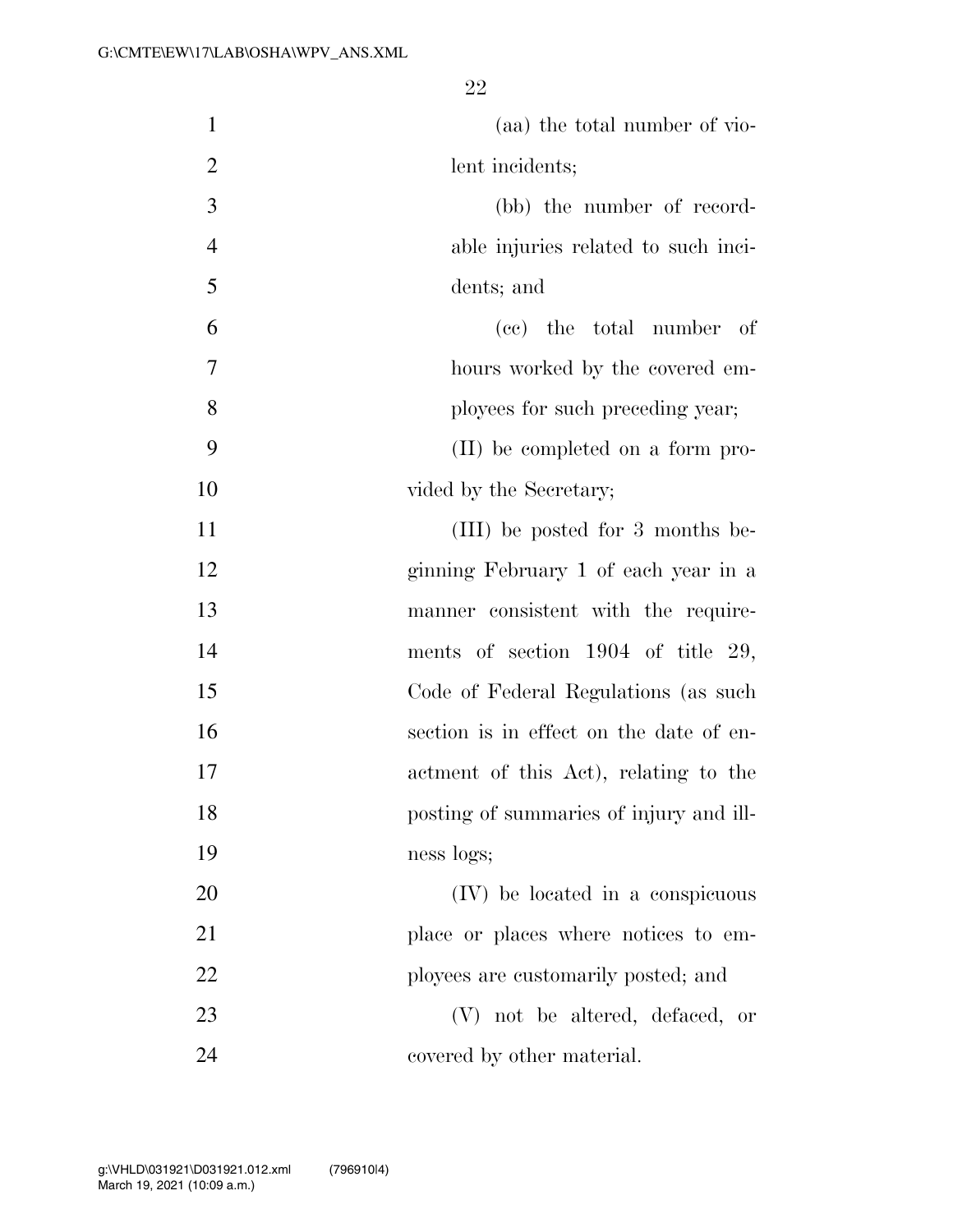(ii) SECRETARY.—Not later than 1 year after the promulgation of the interim final standard under section 101(a), the Secretary shall make available a platform for the electronic submission of annual summaries required under this subpara-graph.

(5) ANNUAL REPORT.—

 (A) REPORT TO SECRETARY.—Not later than February 15 of each year, each covered employer shall report to the Secretary, on a form provided by the Secretary, the frequency, quantity, and severity of workplace violence, and any incident response and post-incident in- vestigation (including abatement measures) for 16 the incidents set forth in the annual summary of the violent incident log described in para-18 graph  $(4)(C)$ . The contents of the report of the Secretary to Congress shall not disclose any confidential information.

 (B) REPORT TO CONGRESS.—Not later 22 than 6 months after February 15 of each year, the Secretary shall submit to Congress a sum- mary of the reports received under subpara-graph  $(A)$ .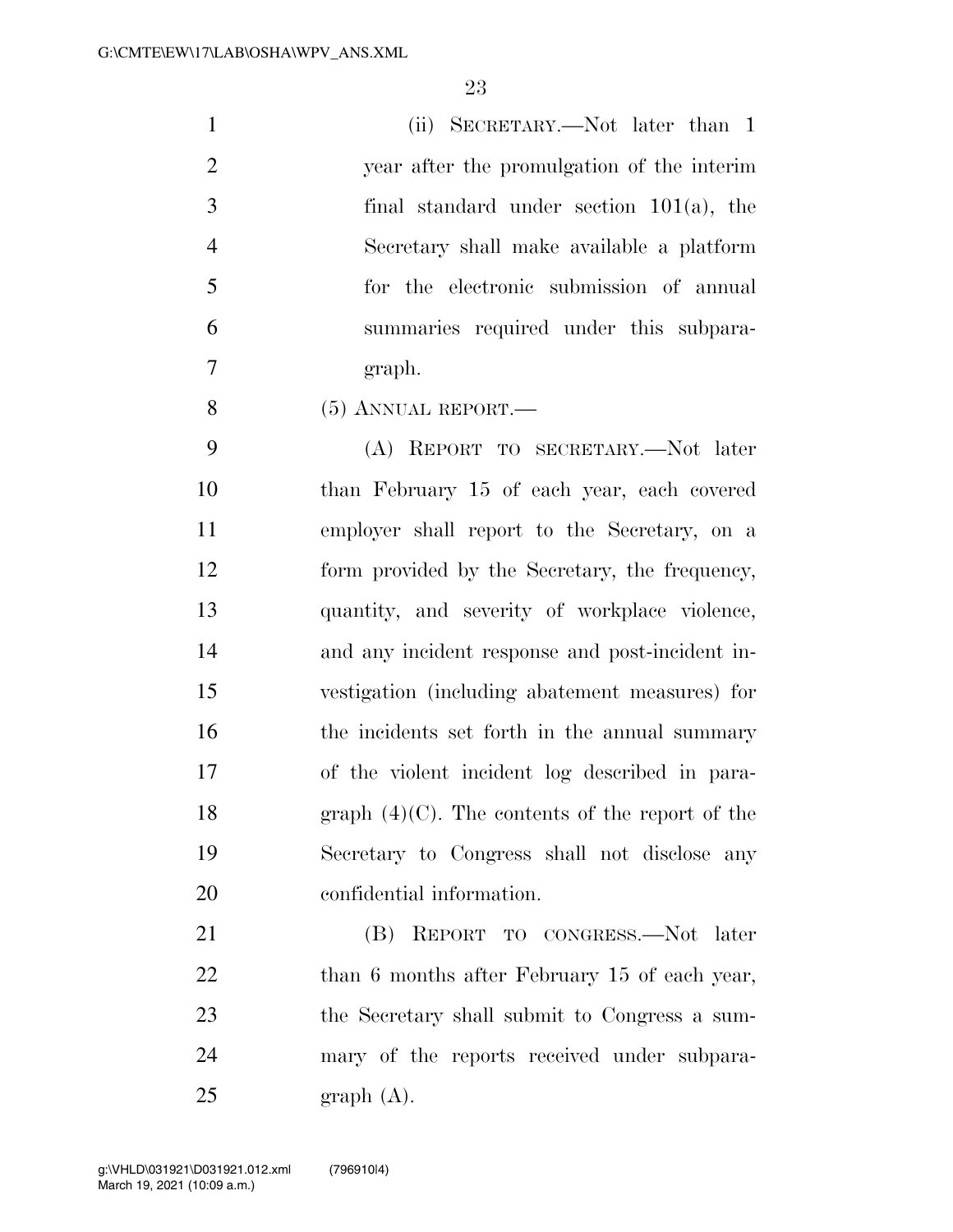| $\mathbf{1}$   | (6) ANNUAL EVALUATION.—Each covered em-               |
|----------------|-------------------------------------------------------|
| $\overline{2}$ | ployer shall conduct an annual written evaluation,    |
| 3              | conducted with the full, active participation of cov- |
| $\overline{4}$ | ered employees and employee representatives, of—      |
| 5              | (A) the implementation and effectiveness              |
| 6              | of the Plan, including a review of the violent in-    |
| 7              | cident log; and                                       |
| 8              | (B) compliance with training required by              |
| 9              | each standard described in section 101, and           |
| 10             | specified in the Plan.                                |
| 11             | (7) PLAN UPDATES.—Each covered employer               |
| 12             | shall incorporate changes to the Plan, in a manner    |
| 13             | consistent with paragraph $(1)(A)(i)$ and based on    |
| 14             | findings from the most recent annual evaluation con-  |
| 15             | ducted under paragraph (6), as appropriate.           |
| 16             | (8) ANTI-RETALIATION.-                                |
| 17             | (A) POLICY.—Each covered employer shall               |
| 18             | adopt a policy prohibiting any person (including      |
| 19             | an agent of the employer) from the discrimina-        |
| 20             | tion or retaliation described in subparagraph         |
| 21             | (B).                                                  |
| 22             | (B) PROHIBITION.—No covered employer                  |
| 23             | shall discriminate or retaliate against any em-       |
| 24             | ployee for—                                           |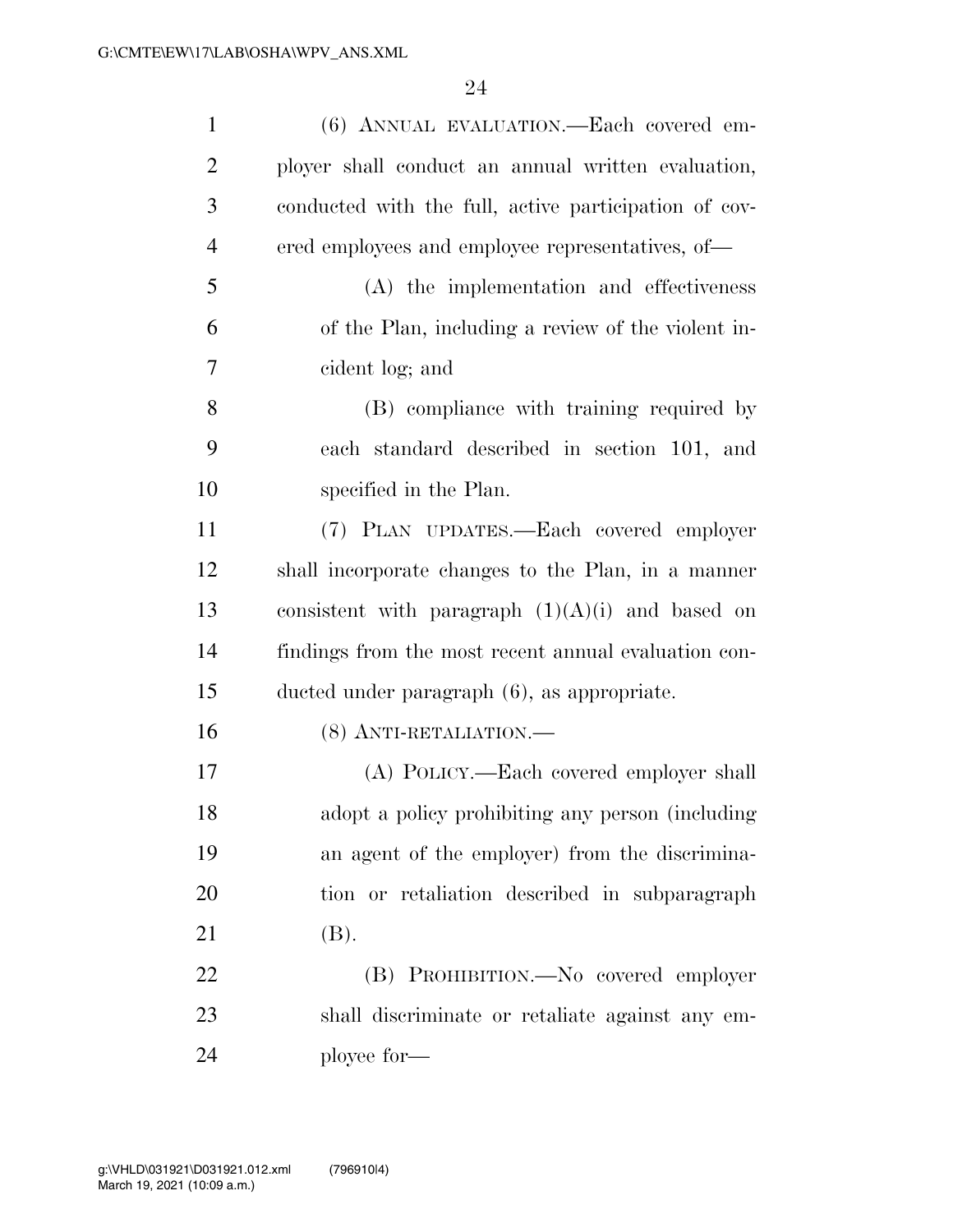| $\mathbf{1}$   | (i) reporting a workplace violence inci-              |
|----------------|-------------------------------------------------------|
| $\overline{2}$ | dent, threat, or concern to, or seeking as-           |
| 3              | sistance or intervention with respect to              |
| $\overline{4}$ | such incident, threat, or concern from, the           |
| 5              | employer, law enforcement, local emer-                |
| 6              | gency services, or a local, State, or Federal         |
| 7              | government agency; or                                 |
| 8              | (ii) exercising any other rights under                |
| 9              | this paragraph.                                       |
| 10             | (C) ENFORCEMENT.—This paragraph shall                 |
| 11             | be enforced in the same manner and to the             |
| 12             | extent as any standard promulgated<br>same            |
| 13             | under section $6(b)$ of the Occupational Safety       |
| 14             | and Health Act $(29 \text{ U.S.C. } 655(b))$ .        |
| 15             | SEC. 104. RULES OF CONSTRUCTION.                      |
| 16             | Notwithstanding section 18 of the Occupational Safe-  |
| 17             | ty and Health Act of 1970 (29 U.S.C. $667$ )—         |
| 18             | (1) nothing in this title shall be construed to       |
| 19             | curtail or limit authority of the Secretary under any |
| 20             | other provision of the law;                           |
| 21             | (2) the rights, privileges, or remedies of covered    |
| 22             | employees shall be in addition to the rights, privi-  |
| 23             | leges, or remedies provided under any Federal or      |
| 24             | State law, or any collective bargaining agreement;    |
| 25             | and                                                   |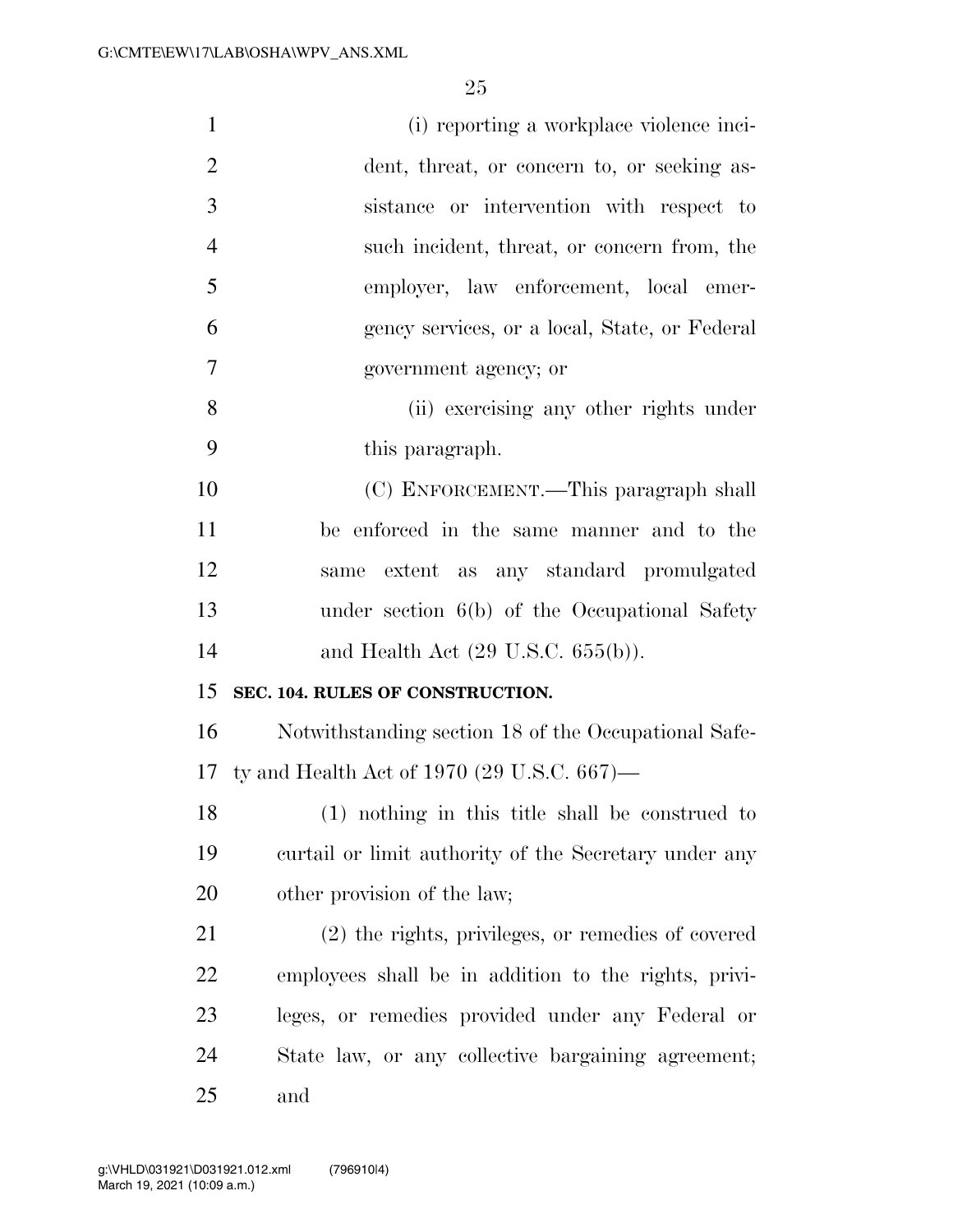| $\mathbf{1}$   | (3) nothing in this Act shall be construed to        |
|----------------|------------------------------------------------------|
| $\overline{2}$ | limit or prevent health care workers, social service |
| 3              | workers, and other personnel from reporting violent  |
| $\overline{4}$ | incidents to appropriate law enforcement.            |
| 5              | SEC. 105. OTHER DEFINITIONS.                         |
| 6              | In this title:                                       |
| 7              | (1) WORKPLACE VIOLENCE.—                             |
| 8              | (A) IN GENERAL.—The term "workplace                  |
| 9              | violence" means any act of violence or threat of     |
| 10             | violence, without regard to intent, that occurs      |
| 11             | at a covered facility or while a covered employee    |
| 12             | performs a covered service.                          |
| 13             | (B) EXCLUSIONS.—The term "workplace                  |
| 14             | violence" does not include lawful acts of self-de-   |
| 15             | fense or lawful acts of defense of others.           |
| 16             | (C) INCLUSIONS.—The term "workplace                  |
| 17             | violence" includes—                                  |
| 18             | (i) the threat or use of physical force              |
| 19             | against a covered employee that results in           |
| 20             | or has a high likelihood of resulting in in-         |
| 21             | jury, psychological trauma, or stress, with-         |
| 22             | out regard to whether the covered em-                |
| 23             | ployee sustains an injury, psychological             |
| 24             | trauma, or stress; and                               |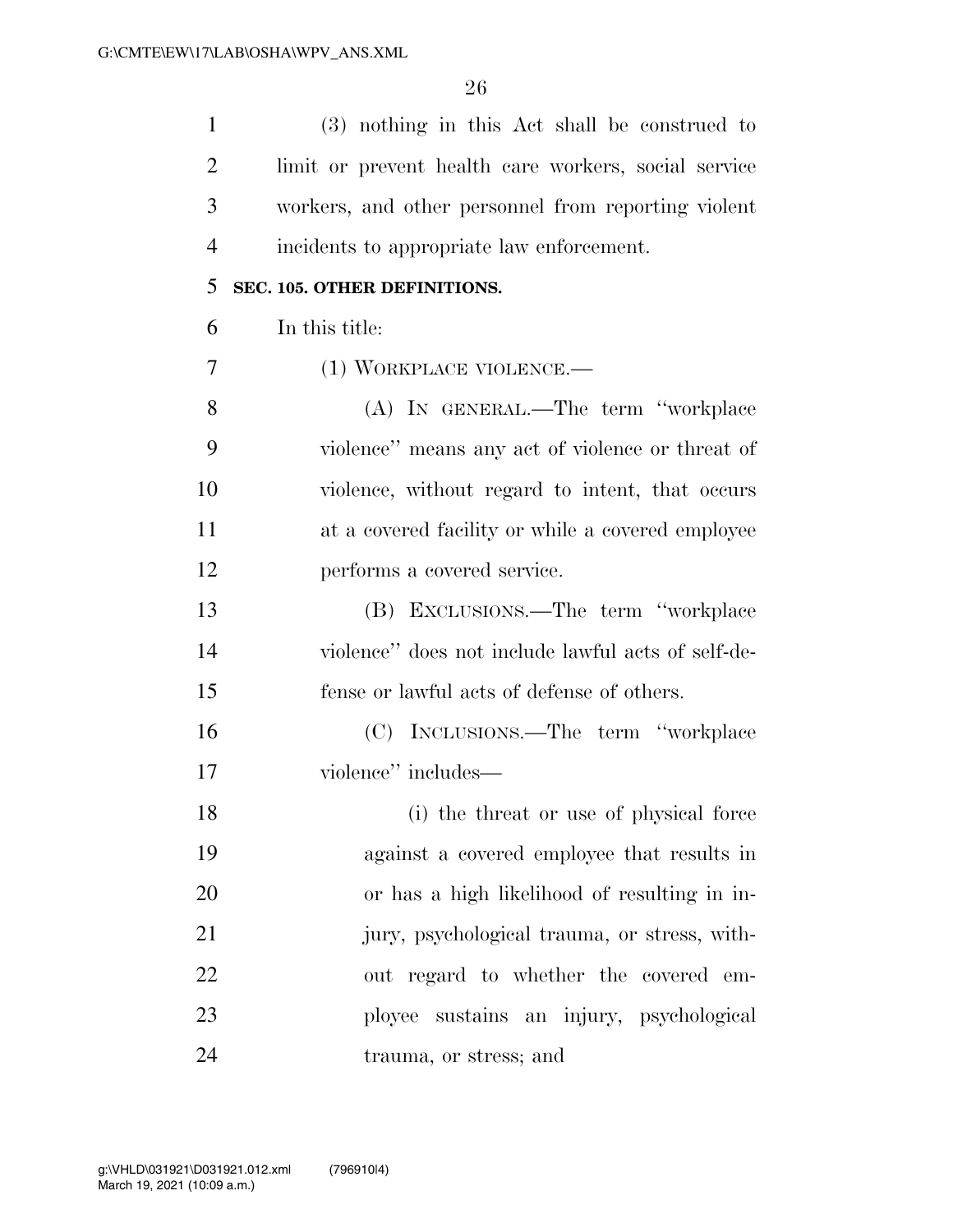| $\mathbf{1}$   | (ii) an incident involving the threat or             |
|----------------|------------------------------------------------------|
| $\overline{2}$ | use of a firearm or a dangerous weapon,              |
| 3              | including the use of common objects as               |
| $\overline{4}$ | weapons, without regard to whether the               |
| 5              | employee sustains an injury, psychological           |
| 6              | trauma, or stress.                                   |
| 7              | $(2)$ TYPE 1 VIOLENCE.—The term "type 1 vio-         |
| 8              | lence"-                                              |
| 9              | (A) means workplace violence directed at a           |
| 10             | covered employee at a covered facility or while      |
| 11             | performing a covered service by an individual        |
| 12             | who has no legitimate business at the covered        |
| 13             | facility or with respect to such covered service;    |
| 14             | and                                                  |
| 15             | (B) includes violent acts by any individual          |
| 16             | who enters the covered facility or worksite          |
| 17             | where a covered service is being performed with      |
| 18             | the intent to commit a crime.                        |
| 19             | $(3)$ TYPE 2 VIOLENCE.—The term "type 2 vio-         |
| 20             | lence" means workplace violence directed at a cov-   |
| 21             | ered employee by customers, clients, patients, stu-  |
| <u>22</u>      | dents, inmates, or any individual for whom a covered |
| 23             | facility provides services or for whom the employee  |
| 24             | performs covered services.                           |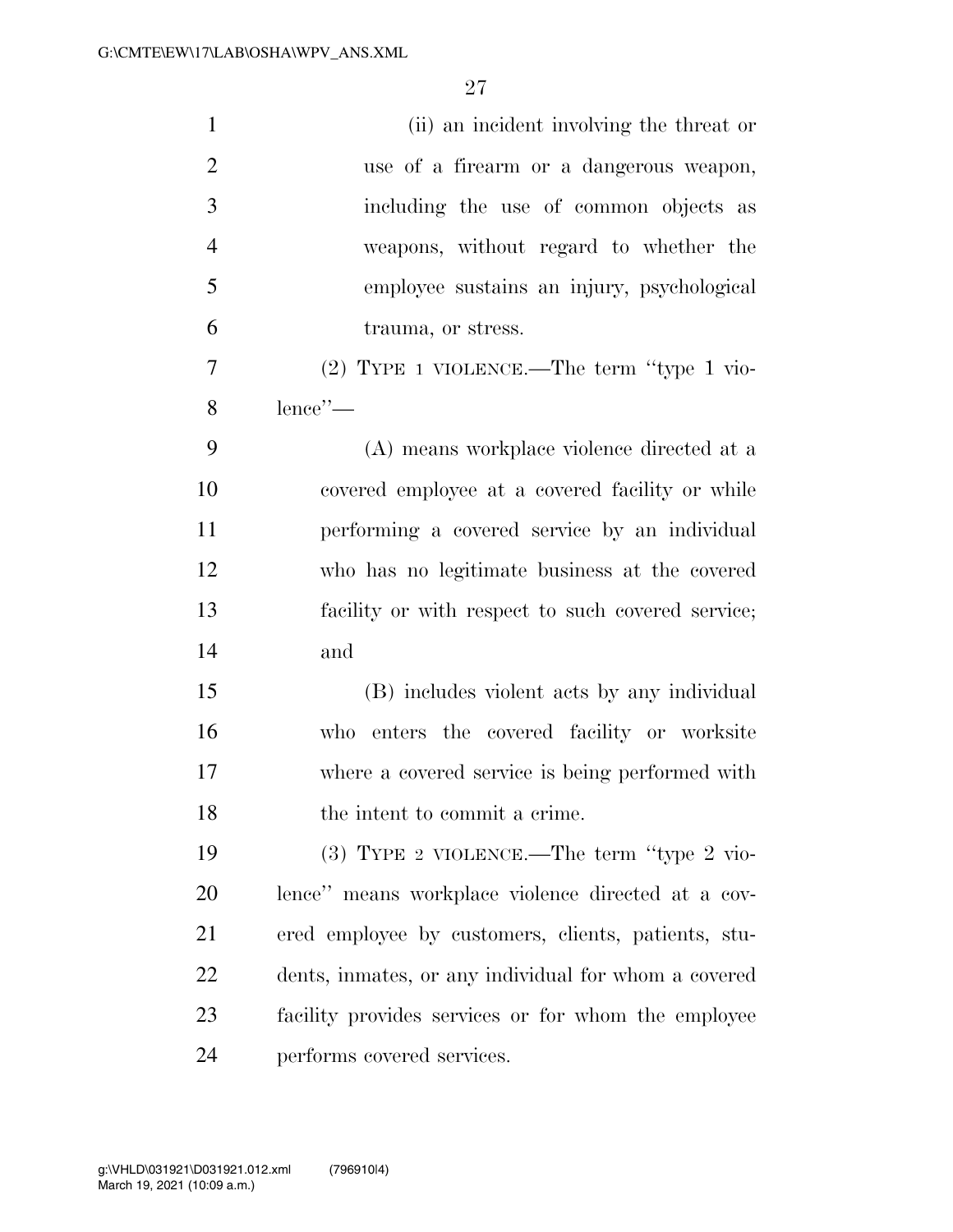(4) TYPE 3 VIOLENCE.—The term ''type 3 vio- lence'' means workplace violence directed at a cov- ered employee by a present or former employee, su- pervisor, or manager. (5) TYPE 4 VIOLENCE.—The term ''type 4 vio- lence'' means workplace violence directed at a cov- ered employee by an individual who is not an em- ployee, but has or is known to have had a personal relationship with such employee, or with a customer, client, patient, student, inmate, or any individual for whom a covered facility provides services or for whom the employee performs covered services. (6) THREAT OF VIOLENCE.—The term ''threat of violence'' means a statement or conduct that— (A) causes an individual to fear for such individual's safety because there is a reasonable possibility the individual might be physically in- jured; and (B) serves no legitimate purpose. 20 (7) ALARM.—The term "alarm" means a me- chanical, electrical, or electronic device that does not rely upon an employee's vocalization in order to alert others. (8) DANGEROUS WEAPON.—The term ''dan-gerous weapon'' means an instrument capable of in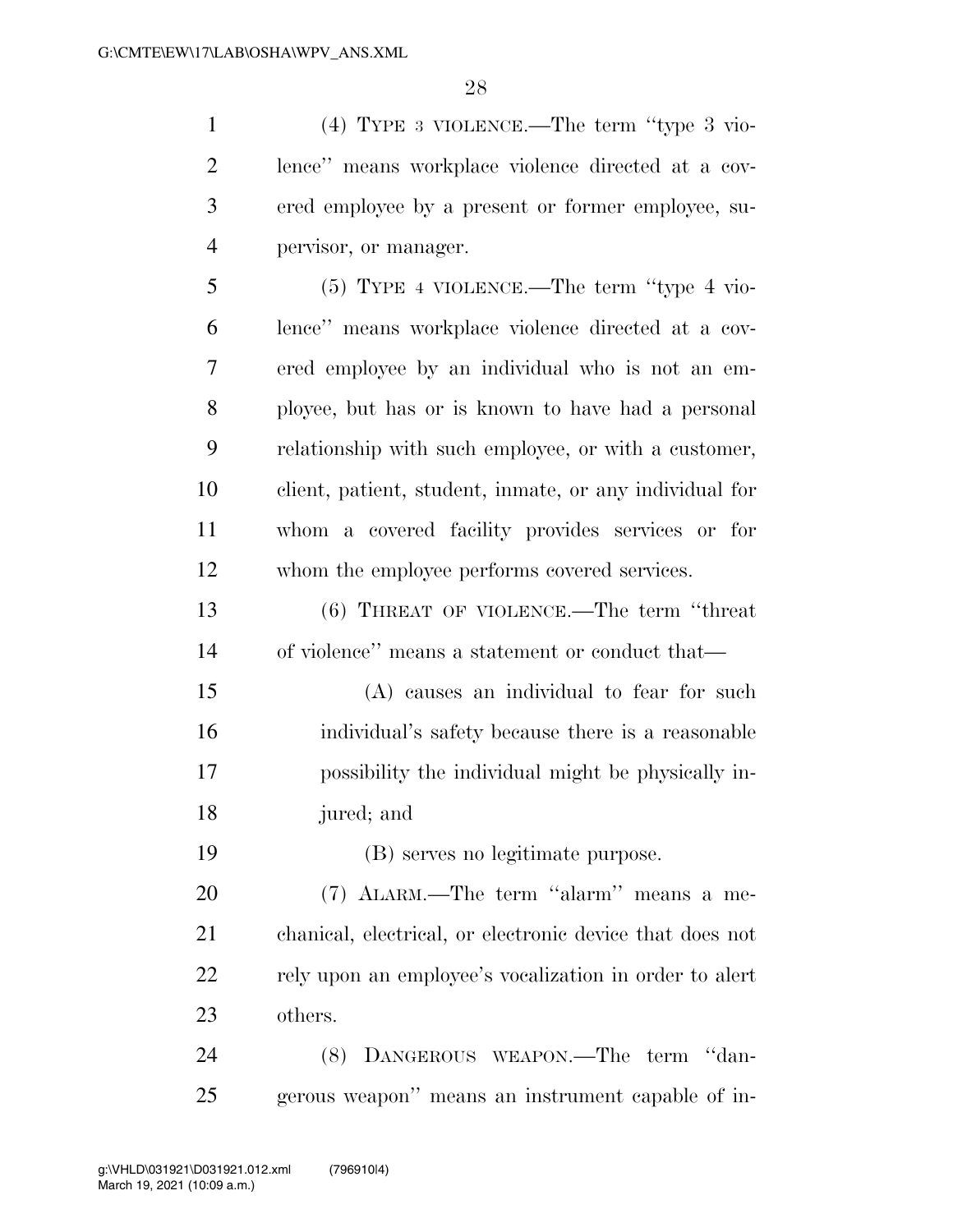flicting death or serious bodily injury, without re- gard to whether such instrument was designed for that purpose.

(9) ENGINEERING CONTROLS.—

 (A) IN GENERAL.—The term ''engineering controls'' means an aspect of the built space or a device that removes a hazard from the work- place or creates a barrier between a covered employee and the hazard.

 (B) INCLUSIONS.—For purposes of reduc- ing workplace violence hazards, the term ''engi- neering controls'' includes electronic access con- trols to employee occupied areas, weapon detec- tors (installed or handheld), enclosed work- stations with shatter-resistant glass, deep serv- ice counters, separate rooms or areas for high- risk patients, locks on doors, removing access to or securing items that could be used as weap- ons, furniture affixed to the floor, opaque glass in patient rooms (which protects privacy, but allows the health care provider to see where the patient is before entering the room), closed-cir- cuit television monitoring and video recording, sight-aids, and personal alarm devices.

(10) ENVIRONMENTAL RISK FACTORS.—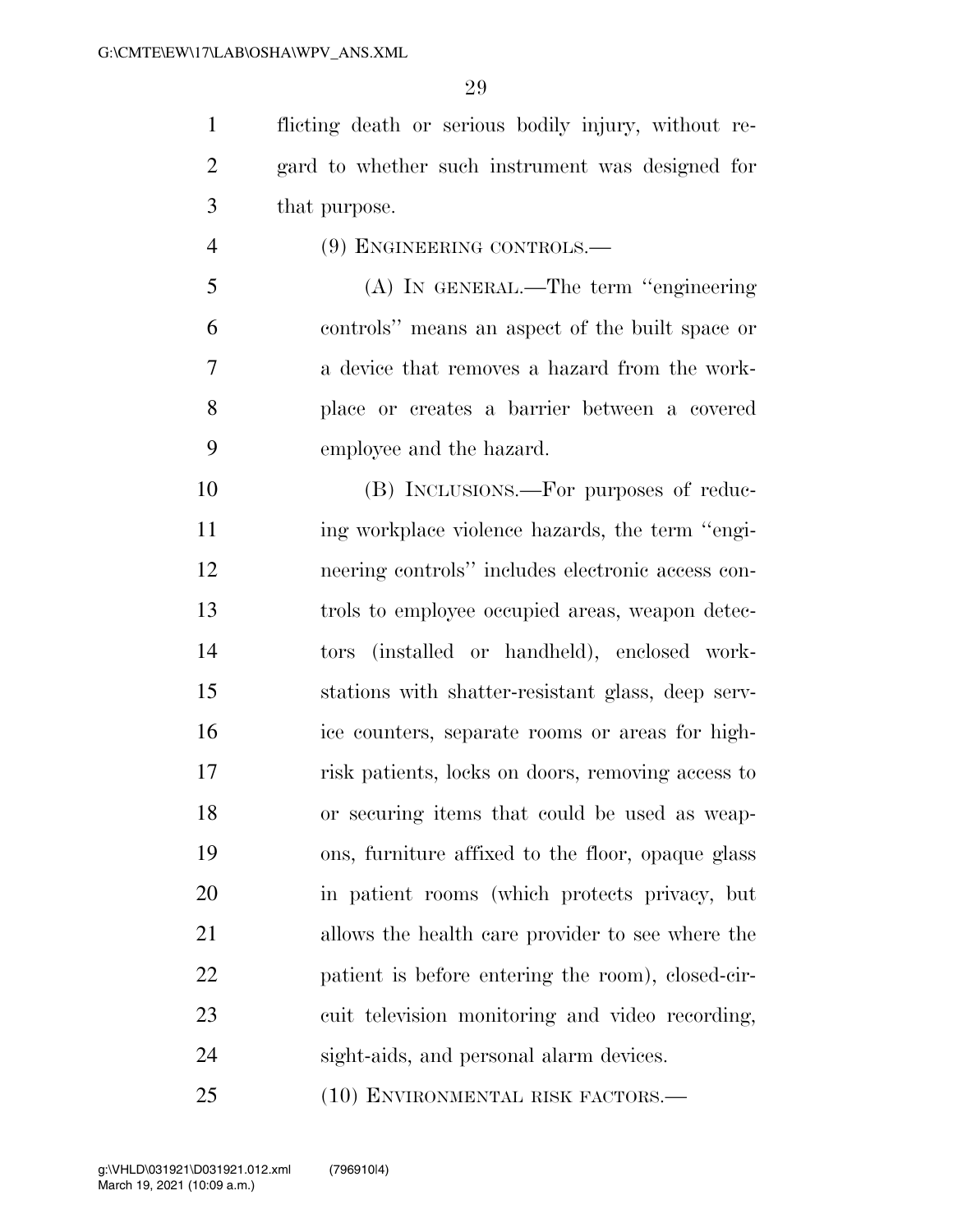(A) IN GENERAL.—The term ''environ- mental risk factors'' means factors in the cov- ered facility or area in which a covered service is performed that may contribute to the likeli- hood or severity of a workplace violence inci- dent. (B) CLARIFICATION.—Environmental risk factors may be associated with the specific task being performed or the work area, such as working in an isolated area, poor illumination or blocked visibility, and lack of physical bar-

 riers between individuals and persons at risk of committing workplace violence.

 (11) PATIENT-SPECIFIC RISK FACTORS.—The term ''patient-specific risk factors'' means factors specific to a patient that may increase the likelihood or severity of a workplace violence incident, includ-ing—

 (A) a patient's treatment and medication status, and history of violence and use of drugs or alcohol; and

 (B) any conditions or disease processes of the patient that may cause the patient to expe- rience confusion or disorientation, be non-re-sponsive to instruction, behave unpredictably, or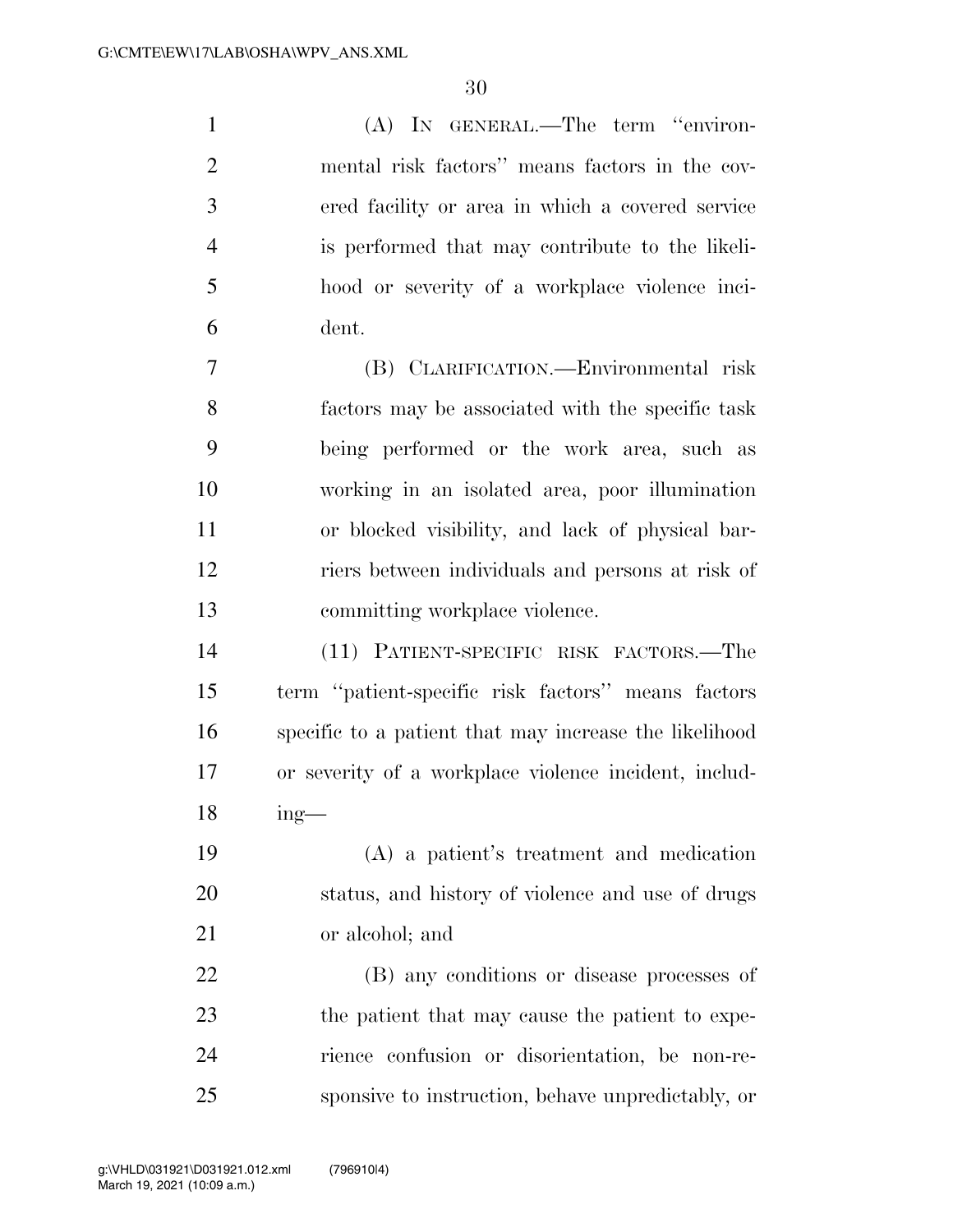| 1              | engage in disruptive, threatening, or violent be- |
|----------------|---------------------------------------------------|
| $\overline{2}$ | havior.                                           |
| 3              | (12) SECRETARY.—The term "Secretary"              |
| $\overline{4}$ | means the Secretary of Labor.                     |
| 5              | (13) WORK PRACTICE CONTROLS.—                     |
| 6              | (A) IN GENERAL.—The term "work prac-              |
| $\overline{7}$ | tice controls" means procedures and rules that    |
| 8              | are used to effectively reduce workplace violence |
| 9              | hazards.                                          |
| 10             | (B) INCLUSIONS.—The term "work prac-              |
| 11             | tice controls" includes—                          |
| 12             | (i) assigning and placing sufficient              |
| 13             | numbers of staff to reduce patient-specific       |
| 14             | type 2 violence hazards;                          |
| 15             | (ii) provision of dedicated and avail-            |
| 16             | able safety personnel such as security            |
| 17             | guards;                                           |
| 18             | (iii) employee training on workplace              |
| 19             | violence prevention methods and tech-             |
| 20             | niques to de-escalate and minimize violent        |
| 21             | behavior; and                                     |
| 22             | (iv) employee training on procedures              |
| 23             | for response in the event of a workplace vi-      |
| 24             | olence incident and for post-incident re-         |
| 25             | sponse.                                           |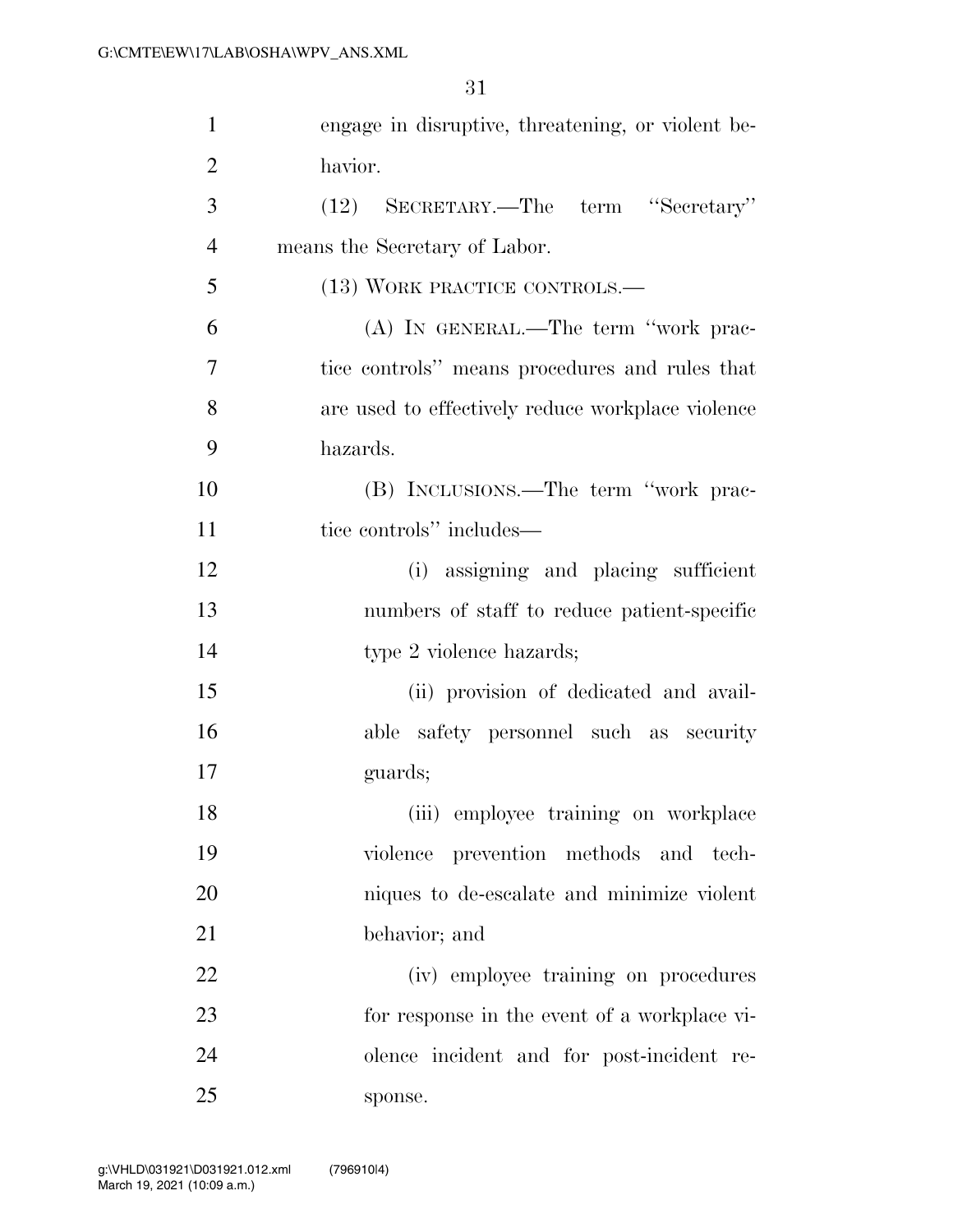## **TITLE II—AMENDMENTS TO THE SOCIAL SECURITY ACT**

 **SEC. 201. APPLICATION OF THE WORKPLACE VIOLENCE PREVENTION STANDARD TO CERTAIN FACILI- TIES RECEIVING MEDICARE FUNDS.**  (a) IN GENERAL.—Section 1866 of the Social Secu- rity Act (42 U.S.C. 1395cc) is amended— 8 (1) in subsection  $(a)(1)$ — (A) in subparagraph (X), by striking 10 'and' at the end; (B) in subparagraph (Y), by striking at 12 the end the period and inserting "; and"; and (C) by inserting after subparagraph (Y) the following new subparagraph:  $\langle G \rangle$  in the case of hospitals that are not other- wise subject to the Occupational Safety and Health Act of 1970 (or a State occupational safety and health plan that is approved under 18(b) of such Act) and skilled nursing facilities that are not other- wise subject to such Act (or such a State occupa- tional safety and health plan), to comply with the Workplace Violence Prevention Standard (as pro- mulgated under section 101 of the Workplace Vio- lence Prevention for Health Care and Social Service Workers Act).''; and